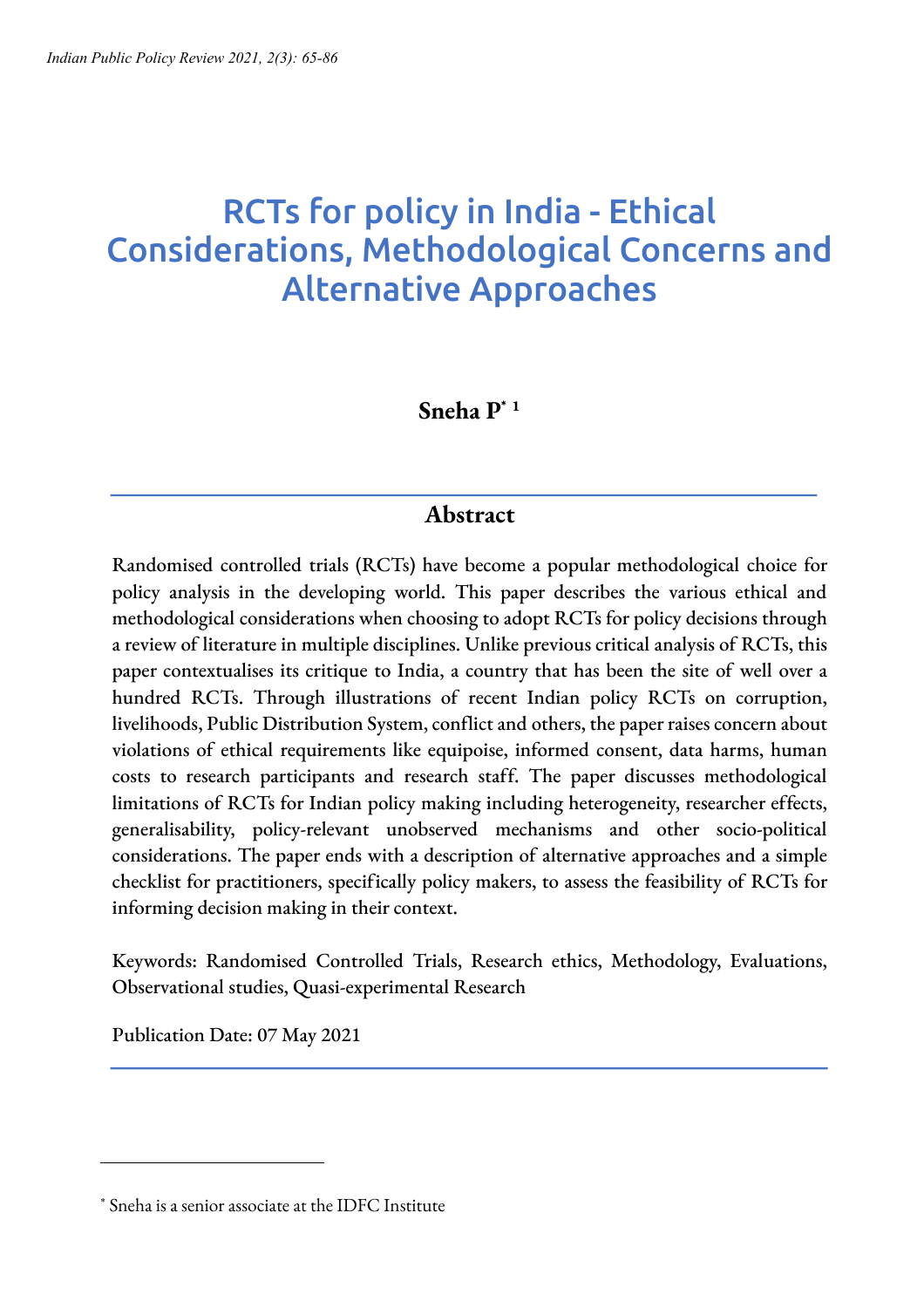### **I. Motivation**

The announcement of the 2019 Nobel Prize in Economic Sciences<sup>2</sup> re-sparked debates about the methodological and ethical foundations of Randomised Controlled Trials (RCTs). This debate brought to the forefront a growing worry that RCTs are crowding out all other approaches (Bédécarrats et al., 2019). While the push for quantitative empiricism and the enthusiastic adoption of methods from natural sciences is not a new trend, it has led to the creation of an implied 'hierarchy of methodologies' in development economics. Here, RCTs are seen as an improvement on quasi-experimental methods like discontinuity designs, which are preferred to more observational methods. 'Structural RCTS' are seen as a further improvement of standard RCTs. This implied hierarchy has also driven publication norms with implications on the academic discipline of development economics both from a recruitment and publication perspective (Jatteau 2017). As a result, academics studying developing countries have begun to use RCTs for answering policy questions, including socio-politically sensitive subjects like political candidate selection (Casey et al. 2019), HIV testing, sexual safety in partner selection (Angelucci et al. 2016) and even religious education (Bryan et al. 2020).

However, this trend has not gone unchallenged in academic and policy circles. Multiple international aid organizations have begun to rethink their evaluation strategies (Stern et al. 2012). Economists, too, have repeatedly cautioned against adopting a 'hierarchy of research designs' (Ravallion 2018) (Deaton 2009) especially in the context of the global south, as such a methodological ordering is not consistently applicable across policy questions and contexts. As Markus Goldstein, a World Bank economist, said in an interview (Shah et al. 2015) 'It is not wrong that academics want to answer fundamental questions for theory. But let's not pretend that the policy relevance is always high on those'.

Policy cycles and their research needs have varying constraints on time, cost, data and other resources. The research questions themselves may be general or specific with respect to the geographic context or policy intervention or community of interest. Further, each context and its socio-political dynamics pose varying ethical concerns for research. Therefore, each of these considerations demands methodological variance to be policy relevant as opposed to research or RCTs that are purely used for 'knowledge creation' (ibid). Yet, the use of RCTs for policy related decision making or hereafter 'policy RCTs' in India continues to grow rapidly and seemingly indiscriminately. So far, India has been the site of 139 evaluations by just one RCT-focussed think tank, J-PAL<sup>3</sup>, making it one of the two global 'RCT epicentres' as Chelwa and Muller (2019) describe, with Kenya being the latter.

While there has been considerable research critically analysing the viability of RCTs from a methodological standpoint, few do so from an ethical perspective. Further, there has been little metaanalysis assessing these considerations in the context of countries that host these trials. This paper aims to review the multidisciplinary literature analysing RCTs and situates this analysis in the Indian context through illustrations of Indian policy RCTs, particularly those that study innovations in public service delivery.

The rest of the paper is organised as follows: Section 2 discusses ethical considerations and describes the various social costs associated with the studies and whether they could ever claim to have a sufficiently big enough policy impact to justify the costs. Section 3 on methodological concerns weighs the technical limitations of RCTs to answer certain kinds of important policy questions. It is followed by Section 4, which presents alternative designs. Section 5 on re-imagining policy RCTs discusses proposed improvements to RCTs, how policy makers (and other development practitioners) can assess the viability of RCTs for their research question and finally, a short discussion on the role of RCTs in development.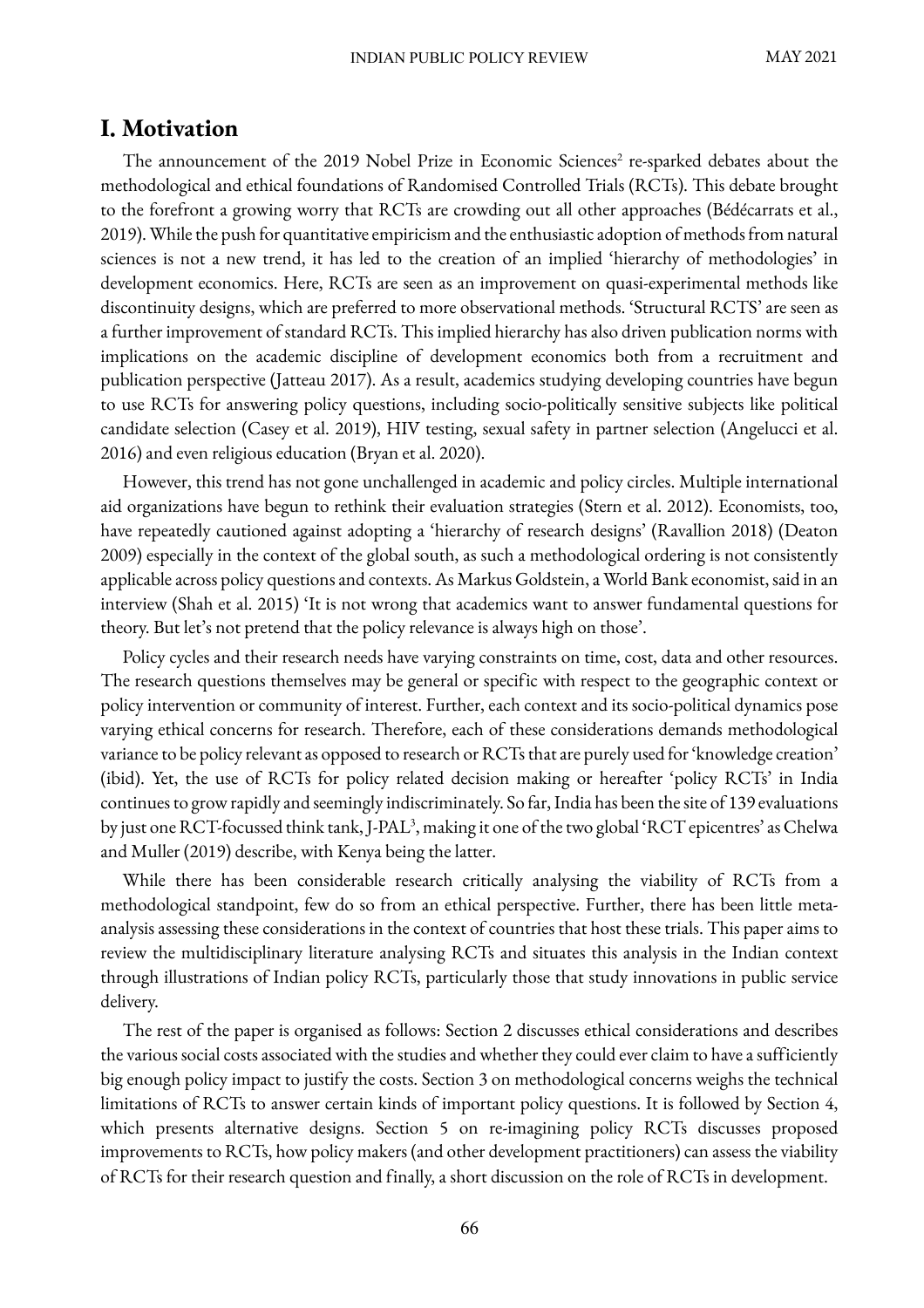### **II. Ethical Considerations**

Most often, RCT work is grounded by ethical regulatory guidelines such as Belmont Principles (respect for persons, beneficence and justice etc.) for conducting research in addition to their Institutional Review Boards (IRBs) (NCPHBBR 1974)<sup>4</sup>. Baele (2013) highlights six ethical problems with RCTs: the randomisation problem (equipoise), the consent problem (informed consent and full disclosure), the instrumentalisation problem (using people as instruments), the accountability problem (being accountable to survey respondents) and finally, foreign intervention (social distance between researcher and respondent).

Consider the study by (Bertrand et al. 2007) as mentioned in (Carter and Barrett 2010), where study participants in Delhi were offered multiple financial incentives to obtain a driving licence as quickly as procedurally possible. This was an effort to test if participants made extra-legal payments to obtain licenses without knowing how to drive. The study found that such incentives encourage corruption. Arguably, any driver or aspiring driver in India could have predicted this outcome. Moreover, note that the study itself directly increased the number of untrained drivers in the city. The following section delves deeper into the ethical concerns of such studies in the context of Indian public policy, focusing on the implications of policy RCTs on survey participants and/or policy beneficiaries.

#### **2.1. Equipoise**

The principle of equipoise is the requirement of genuine uncertainty about the merits of a treatment before an experiment to justify running it. While medical trials have been held accountable to the principle of equipoise, the same standards do not apply to social science RCTs. This is more difficult to achieve in the social science RCT context, where there is no experimental blindness (Abramowicz and Szafarz 2019). If anything, there may be pressure in the direction opposite to equipoise to satisfy a state/funder's preference by demonstrating impact (Ravallion 2018).

Consider the driving license example cited earlier. Was there genuine uncertainty about the effect of an intervention to merit such a study? Often, researchers may not experience uncertainty regarding the direction of the effect of an intervention but rather the magnitude of it (especially to make cost-effect calculations). Methodological approaches to incorporate such prior beliefs in experimental research are discussed in Section 3. However, implementing a social science experiment where there is prior knowledge about resultant harm regardless of uncertainty about the magnitude of the harm is ethically questionable.

#### **2.2. Informed Consent, Disclosure and Right to Decline**

Researchers have also pointed out that populations are easy to exploit in developing country contexts and are often unaware of their rights to full disclosure about experimental design and subsequent informed consent or denial (Abramowicz and Szafarz 2019). Unlike medical trials, social science RCTs are not often mandated to have full disclosure. This is because if respondents knew they were part of a trial, they would automatically know that they are in the 'treatment' or 'control' group, and they may take steps to change the assignment, taking away from statistical independence of the assignment from treatment. In a systematic review of RCTs in economics journals, Hoffmann (2020) shows that only 10% of papers actually discuss informed consent, and in fact, 12% of studies intentionally left participants ignorant. None of the studies indicated whether participants were explicitly informed about being experimented upon, nor did they discuss whether participation took place because of a financial incentive.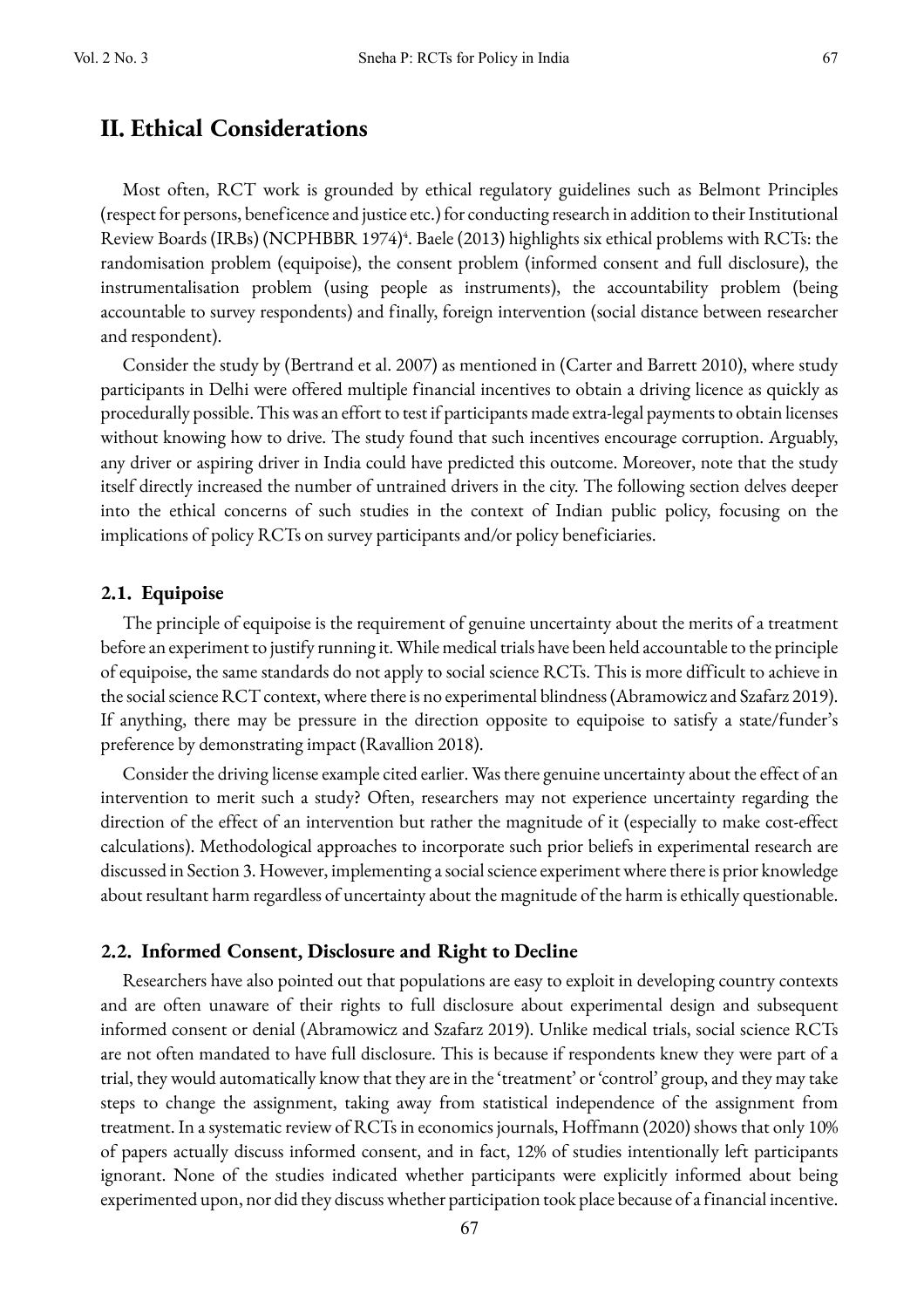In state-commissioned RCTs, such as those evaluating a variable in a public policy or public entitlement — for instance, a Direct Benefit Transfer (DBT) or a subsidy — respondents do not even have the right to deny participation.

Interestingly, RCT researchers have previously highlighted the risk of 'over-regulation' (Glennerster and Powers 2013), citing a Kenyan study that was asked to procure written consent from parents before giving children deworming tablets. The authors' reasoning was that given the low risk of deworming tablets, imposing a written consent may have made it less likely that children would have received the intervention. However, having any a-priori belief about the treatment outcome (that the tablets are lowrisk) goes against the principle advantage of RCTs, as argued by its proponents, of being objective and unbiased. Second, arguing that written consent prevents parents from acting in the best possible interest of their child, especially in the realm of medical interventions, places the researcher's assessment over parental agency in the decision about their children.

Finally, Alderman et al. (2013) also discuss the importance of communicating the study results to participants and how that should be viewed as a minimum compensation for study participation (Chambers 2002).

#### **2.3. Non-intrusive and Data Minimalism**

More recently, RCT research in India has taken the approach of becoming a 'public good' of data, in that data from one RCT spawns multiple research papers because of the comprehensive nature of data collected. However, the downside of this approach is very large quantities and types of data collected from the same households and participants.

For example, a National Science Foundation grant (Award Abstract #1123899) investigating the impact of microfinance in India proposed to collect data on 'nutrition, food security, health expenditures, physiological indicators of stress through cortisol measurements in hair samples, and psychological stress measures.' from households in the treatment and control groups of a microcredit program. These form one part of four studies on the impact of microfinance, which is arguably a very well-researched subject. In fact, 3ie's evidence hub identifies 45 existing impact evaluations of microfinance in India and 20 systematic reviews relevant to the Indian context.

From a researcher's perspective, there is an incentive to maximise the data collected and outcomes measured in order to study 'impact' multi-dimensionally. However, from the respondents' perspective, collecting more data than required for stated, specific objectives amount to a form of data harm. In doing so, researchers expend participants' time, effort and resources without having to provide adequate justification. Moreover, given the social distance or power difference between the enumerator and respondent, respondents may also feel uncomfortable refusing participation or seeking more information. This is why researchers need to be respectful, non-intrusive and collect data minimally. This also requires that research questions are themselves narrowly defined with specific outcomes of interest.

Another factor to consider, apart from the cost of respondents' time and the effect of the intervention on their daily lives, is participant fatigue, which has been commonly observed in parts of India subject to regular RCTs. Not only does this increase the risk of misreporting, but respondents may also learn over time to strategically interact with the study design, thus biasing the results.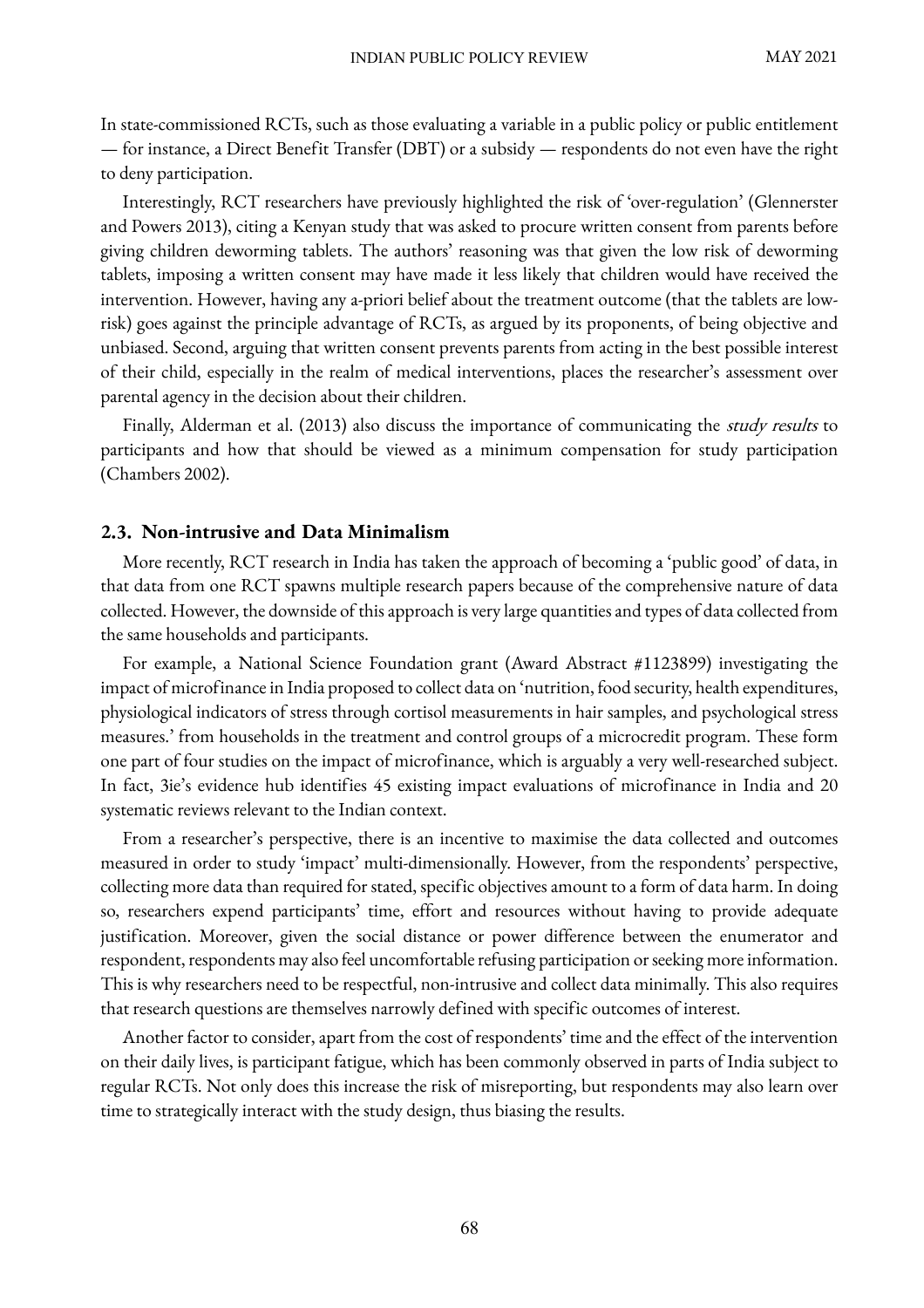#### **2.4. Human Cost**

RCTs are often carried out to assess the cost-effectiveness of a programme and calculate the bang for policy buck. Unfortunately, the same principles are not applied to the research methods themselves. Perhaps this is also because the programme funding and evaluation funding are often delineated. (Shah et al. 2015) chart out the time and financial costs of different evaluation methodologies, estimating that RCTs of the highest rigour on average take four years to complete and cost USD 1 million.

However, in the case of welfare policies, long term experiments can also have human costs. Consider the evaluation of the Jharkhand state government's move to mandate biometric authentication for identifying public distribution system (PDS) beneficiaries. Aadhaar-based biometric authentication (ABBA) was made compulsory in August 2016, and an RCT was commissioned in 2017 (Muralidharan et al. 2017). The study period spanned three years and a working paper was published only in February 2020 (Muralidharan et al. 2020). The authors estimated that up to 25,000 beneficiaries from the 132 study blocks had been excluded from their entitlements throughout this trial (ibid) (Misra 2020).

During the study, there had been multiple starvation deaths reported in Jharkhand due to failure of the authentication process (IndiaSpend and Saha 2018). Several exclusionary errors discussed in this working paper were pointed out by journalistic accounts (Scroll.in n.d.) and observational studies very early in implementing this policy (Drèze et al. 2017). It is therefore worth considering the human cost of a policy that is locked into an RCT. While Jharkhand state itself revoked the mandatory status of the Aadhaar card in October 2017 (Indian Express 2017)<sup>5</sup>, as per the study, both the intervention, i.e., ABBA, and the study's endline surveys continued up to December 2017. Therefore, for well over a year, participants could not opt-out of the state policy even if they lost out on their legal entitlements under the National Food Security Act of 2013. The study continued despite early feedback from journalists, activists, other research, and presumably its own preliminary results. Ultimately in 2020, the findings of the working paper were in agreement with the early-stage researchers and 'consistent with the critique that ABBA per se caused at least some 'pain without gain' (ibid)' (Muralidharan et al. 2020).

Policies like ABBA need pilots, continual monitoring and iteration and not a one-time, long-term evaluation. Even in long-term trials, when the intervention has human costs, the real-time feedback from study participants into study design is essential in order to adapt or end trials as soon as there is a realisation that the intervention is causing harm. This has always been a standard practice in medical trials including, as we observed recently, the various treatment trials for COVID-19.

#### **2.5. Ethical Review**

One concern about Internal Review Boards (IRB) and RCTs is that there are exemptions given to 'evaluations' which are distinguished from the research of a more exploratory nature because they are project or implementer specific despite having human study subjects and interventions that are comparable to exploratory studies (Glennerster and Powers, 2013).

Second, a large number of these IRBs are external to the context of the study. In a systematic review by (Hoffmann 2020), 84% of experiments conducted in former colonies had authors based in institutions in the United States or Western Europe. (Alderman et al. 2013) cite multiple studies with difficult ethical interactions. The author points to the 'Eurocentric bio-medical' model of institutional review as a primary cause that may miss out on both contexts relevant and socially salient ethical questions.

For example, some Indian RCTs include lab-in-field studies where subjects or groups of subjects play behavioural games. Often hypotheses revolve around religious and caste identities in such games requiring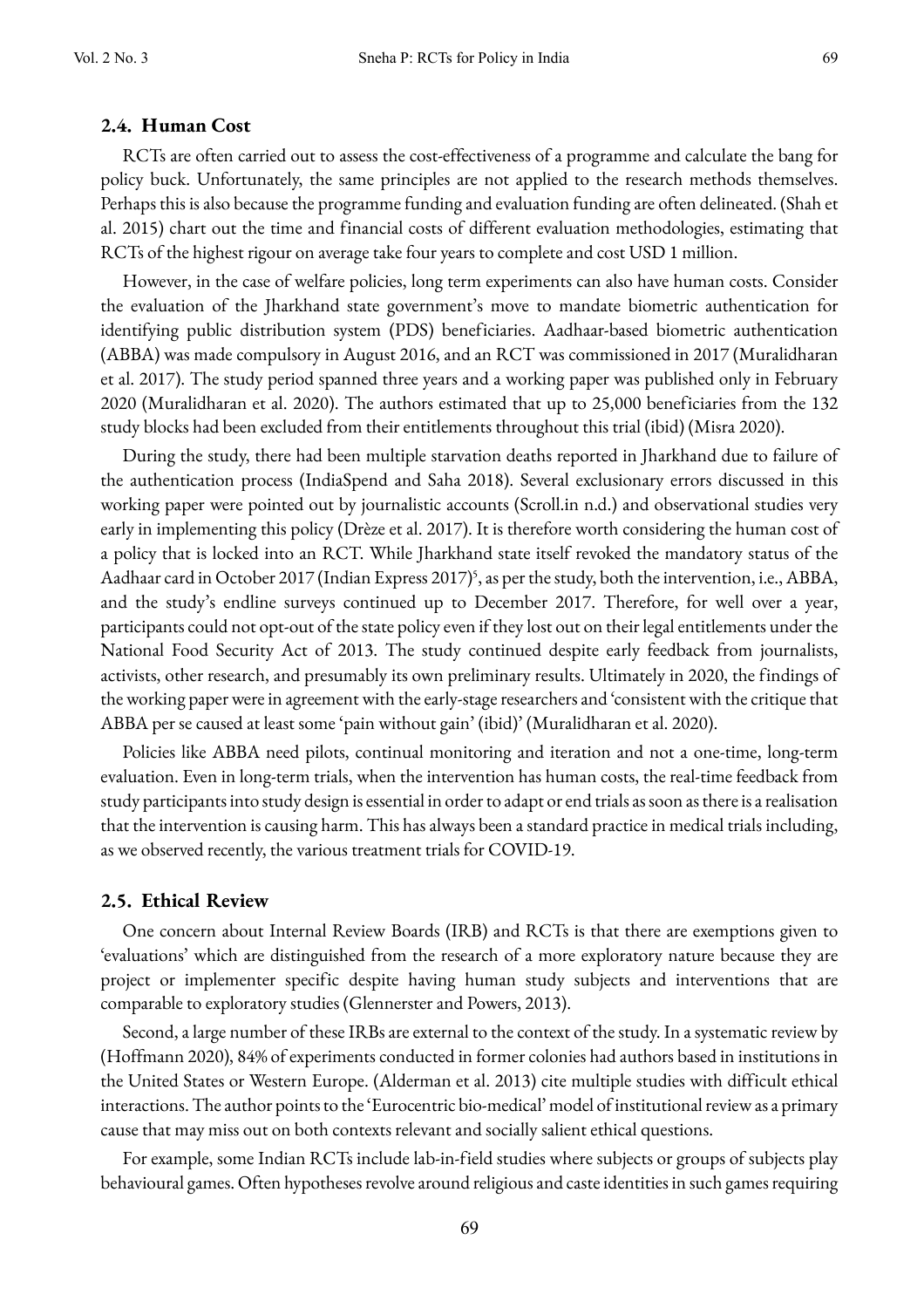that groups be visibly classified. For example, the RCT by (Bhalotra et al. 2018) reviewed by the IRB at the University of Notre Dame, examines the role of religious identity and political leadership. Because of the nature of the research question, the study chooses Uttar Pradesh precisely because of its history of religious conflict and its 'salience to politics'. The research question also requires researchers to record participants' religious identity and, in some games, communicate participants' religious identity to one another. While that might not have been the case in this study, it is easy to imagine certain contexts where such social identification exists, classification may be socially sensitive. As an example of this, Sarin (2019) cites (Nair and Sambanis 2019), reviewed by the Yale IRB, which randomised Kashmiri respondents into being exposed to violent politically charged media content and its effect on ethnic and national identification.

As Alderman et al. (2013) observe, while the no-harm principle is a norm in development research, they remark that researchers have to be 'acutely aware' and 'go beyond existing protocols' in order to sufficiently judge welfare considerations. This is why they advocate for more decentralised ethical review institutions. On the other hand, Hoffman (2020) and Sarin (2019) make a case for a moratorium on studies on vulnerable populations until effective regulatory institutions are in place and until the voluntary nature of their participation in such studies can be truly established.

#### **2.6. Research Staf f**

While previous sections address ethical implications with regard to policy beneficiaries, another group to consider is field<sup>6</sup> researchers viz. research assistants, enumerators and other staff. Kaplan et al. (2020) discuss these issues in detail in their paper about field research in the global south, focusing on RCTs. The authors highlight five areas of concern: safety and risk of harassment, poor working conditions, emotional burden, role conflict, and inadequate acknowledgement for contributions. Indeed, criticism of unfair terms of employment for local researchers compared to their international counterparts in field research in the global south is common on web portals<sup>7</sup>. It merits much more formal documentation and academic consideration.

It is important to clarify that much of the discussion in this paper applies to other forms of field research, but often conditions are exacerbated when it comes to RCTs, which are characterised by tight timelines, budgets, and 'limited opportunities to adequately address the complexities in the field' (ibid).

## **III. Methodological concerns**

Even though there is a consensus that holding RCTs to be a 'gold standard' undermines other methods, the narrative persists in several policy-oriented communications. For instance, in a toolkit of evaluations for policy makers, Innovations for Poverty Action advises that quasi-experimental methods should only be used when an 'RCT is not possible' (Cowman et al. 2016). The following section discusses the various methodological shortcomings of RCTs from a policy perspective.

#### **3.1. Heterogeneity and stratification**

Participant selection and the receipt of treatment before a trial are randomised in order to ensure that groups of individuals are observably similar for each arm of the study. This way, any changes occurring expost can be attributed to the treatment alone. However, while it is possible to check whether the randomised samples are balanced on observable characteristics, it is impossible to do so on unobservable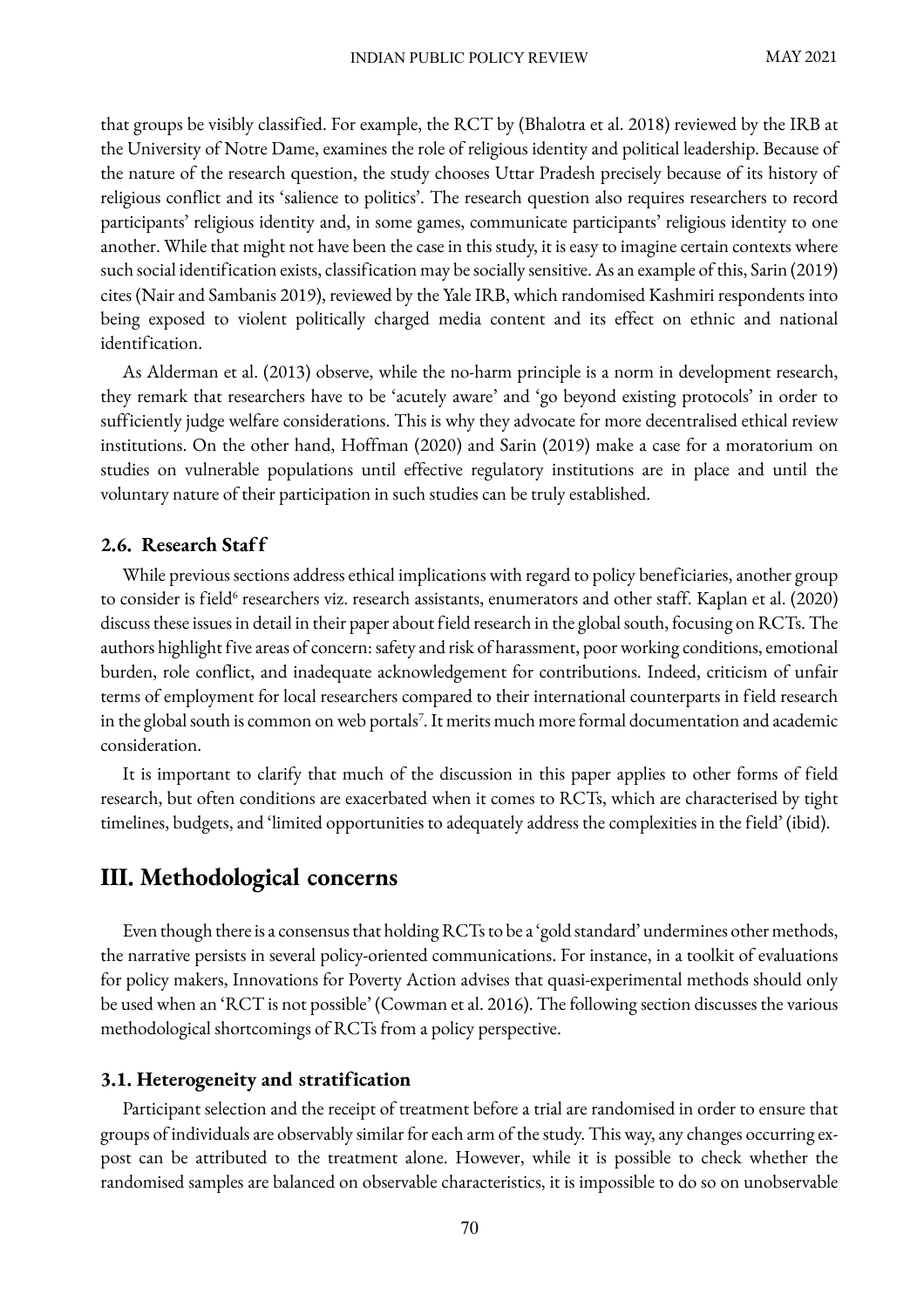characteristics (like preferences and behaviour). This is because a random sample does not distinguish between the various types of participants within each arm of the trial. There may be very different outcomes for each participant type. (Deaton & Cartwright 2016) argue that randomisation increases noise and skewness because of the asymmetric distribution of treatment outcome indicators.

In the case of a policy implementation process with a no-harm principle, it is important to avoid detrimental effects on sub-groups. Therefore, an RCT must be required to report heterogeneity in treatment effects through subgroup analysis (Baldassarri & Abascal 2017) and out of sample analysis. One way to do this is to stratify samples based on prior information and knowledge, and later, limit the study to only sub-samples that are positively impacted. However, statistical power requirements will have an implication on sample sizes which will have to be larger to accommodate sub-group analysis.

A second consideration related to heterogeneous effects is that often treatment effects in RCTs are calculated on an intent-to-treat basis, i.e., effects are averaged over all those who are eligible for the treatment, not just those who opted into treatment. This is in order to overcome selection biases. However, how participants choose to select into a program may itself be policy relevant. Kabeer (2020) illustrates this with an example of a West Bengal-based RCT where most participants that refused treatment belonged to a religious minority.

#### **3.2. RCT - An intervention in itself**

Another important point to consider whilst generalising RCT results is whether programme implementation in an RCT resembles programme implementation by the state. As Baldassarri and Abascal (2017) put it, 'the people who carry out RCTs (NGO personnel, volunteers, etc.) are an exceptionally competent and motivated group, unlike some public officials who may implement interventions in the long term'. Drèze (2016) in (Deaton & Cartwright 2018) cautions similarly about foreign agencies who implement RCTs and about the power dynamics that accompany the treatment. In her essay about 'mis-behaving RCTs', Kabeer (2020) discusses the various 'tweaks' implemented in a microcredit RCT research design in Morocco in order to respond to unexpected initial results. Social scientists, in an effort to prove impact, present the best possible version of the intervention during the trial showcasing effect sizes that are not otherwise scalable and therefore, it is important to 'evaluate the effects of public policy as opposed to its intentions' (Dubner et al. 2020).

In the Indian context, this is exemplified by the various RCTs on public service delivery. Similarly, in a policy brief about the evaluation of smart cards for governance in Andhra Pradesh, Muralidharan et al. (2012) discuss how despite implementation challenges in the initial launch of the smartcards initiative, researchers worked with the state government "to relaunch the program in eight districts and test its effectiveness through a large-scale randomised evaluation reaching nineteen million people".

Often, researchers are present at the site of implementation providing inputs into the design of the technological/administrative innovation. Not only does this introduce 'Hawthorne effects'8 , but in the process, the researcher may also be eliminating technology design and implementation flaws as a part of the research design in an effort to isolate outcomes arising out of reform from its design and adoption. However, technological/administrative failures and adoption failures are very much part of the political economy of a policy reform. Therefore, RCT results may not hold when the policy is scaled up.

#### **3.3. Generalisability**

The second assessment of scalability is the external validity of the RCT results. Deaton and Cartwright (2018) argue that 'Establishing causality does nothing in and of itself to guarantee generalizability'.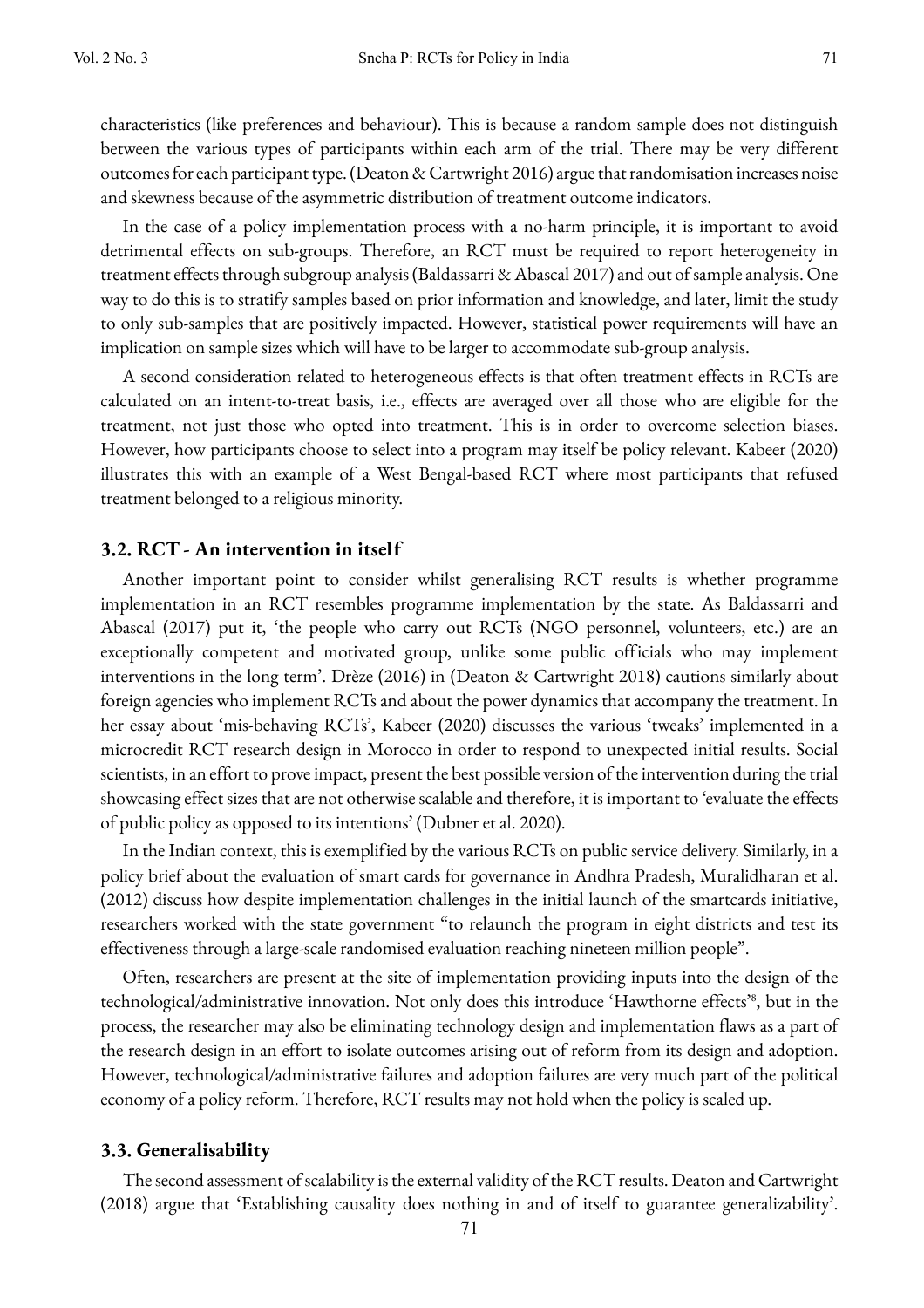Pritchett and Sandefur (2013), in their paper about the importance of context, discuss how parameter heterogeneity is driven by economy-or institution-wide factors rather than personal characteristics. They argue that estimation of heterogeneous treatment effects in a single localised sample is not enough to claim external validity. Amongst other things, they mention a few requisites for external validity, including the satisfaction of certain invariance laws, enough heterogeneity in models and random placement of the RCTs themselves.

Secondly, researchers have shown that internally valid estimates are also time-variant in the context of indicators such as returns to investments in agriculture, small and medium non-farm enterprises and schooling (Rosenzweig and Udry 2019). This is an important consideration in the Indian context, given that transportability of results even across states would require experiments to have high external validity. Glennerster and Powers (2013) respond to this criticism by suggesting that RCTs are run on large representative samples and acknowledge that these are expensive endeavours.

Another more feasible suggestion proposed by (Gisselquist 2020) is the adoption of a 'case study approach' for comparing results across contexts. As Nancy Cartwright describes in a speech about how philosophy can help policy effectiveness, there is a fundamental flaw in the 'simple induction' that goes into transporting programs across contexts<sup>9</sup>. Cartwright exemplifies this with the relatively unsuccessful case of the Bangladeshi Integrated Nutrition Program that was modelled on the Tamil Nadu Integrated Nutrition Program without identifying the context-specific dynamics in the causal chain.

#### **3.4. Failure to replicate**

The famous worm wars (Evans 2015) were an animated debate within public health and economics about the effectiveness of deworming tablets in promoting school participation. It brought to the forefront several issues of replicability of economics research. Young (2019), in his paper, uses multiple tests of replications to find that only 25 to 50 percent of experimental papers are able to reject the null of no treatment effect anywhere. Part of the reason why replication is difficult terrain for social science experiments compared to natural sciences is that there is a higher risk of bias in the former (Eble et al. 2017).

It is important to note here that replication and reproduction studies are not as highly valued in the economics discipline and find little incentive from universities and journals. In their paper about the failure of programmes to replicate, List et al. (2019) discuss two reasons why a cost-benefit analysis at a trial level does not scale up. This includes 'researcher competition', which drives up false positives and also strategic selection of sample populations. They argue that funding for replication studies needs to be higher and that higher benchmarks for reported treatment effects would incentivise funding replications.

#### **3.5. Unobserved individual dynamics**

As Cartwright (2010) puts it, "Causes is one word but many things". This is why Shaffer (2018) calls for an approach of 'Causal pluralism' where poverty is not seen as a stock concept but a dynamic flow concept. Because RCTs are often conducted at a household level, one does not observe intra-household individual variation in decision making (Akram-Lodhi 2020), which is important in contexts with gender and age-related power dynamics.

Second, respondents may adapt their preferences and choices to the intervention of an RCT. For example, Das et al. (2013) show that households substitute educational expenses if they anticipate an educational grant which might introduce a secondary change in educational outcomes (where the primary change is through the grant itself). Barrett and Carter (2010) call this a 'faux exogeneity' problem, where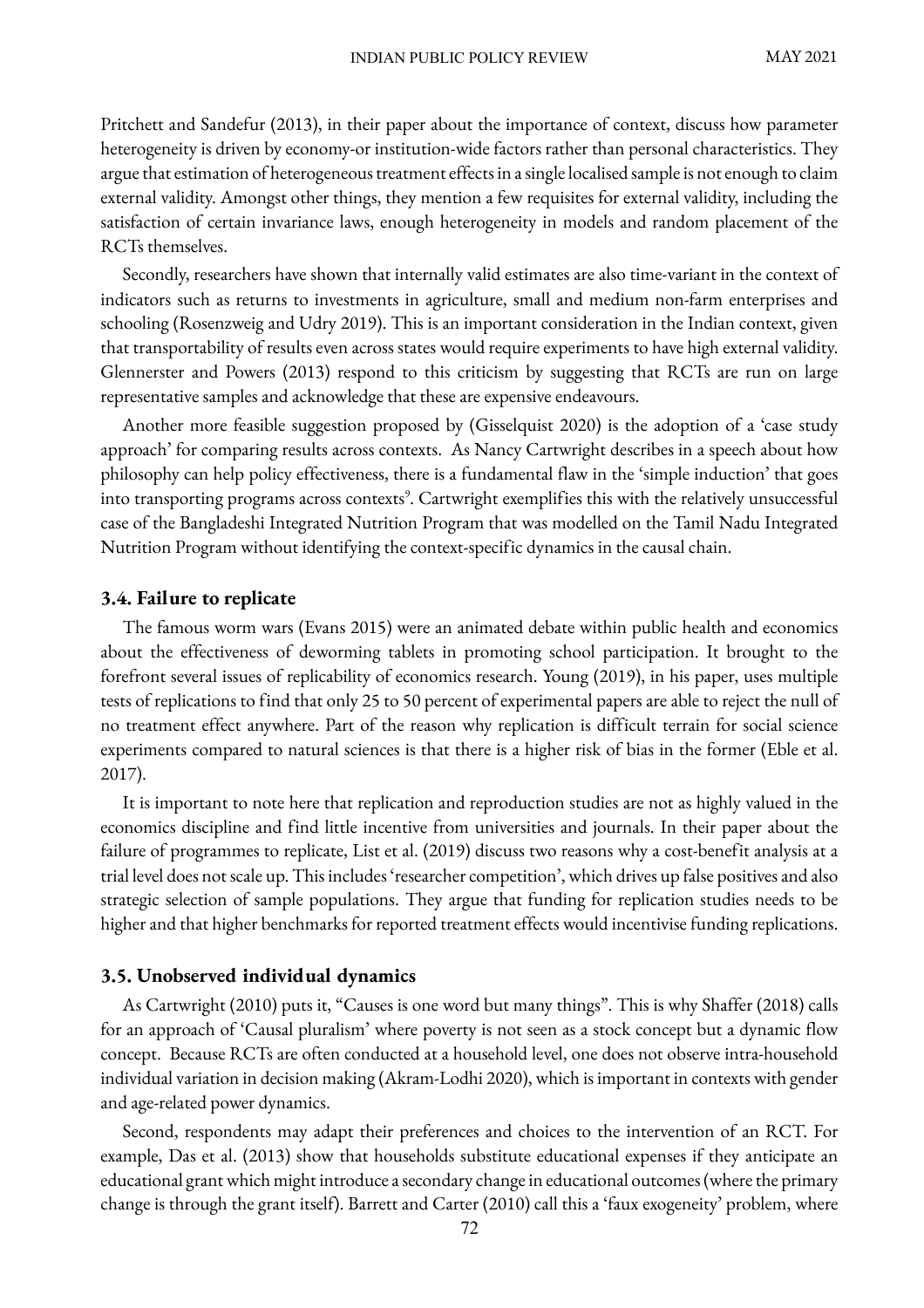a treatment is seemingly exogenous in implementation, but actually, agents heterogeneously receive it. Similarly, Bulte et al. (2020) conduct and compare the results of a double-blinded RCT with a standard (unblinded) RCT of an improved seed intervention and show that treatment effects in a standard RCT are driven by farmers reallocating their best plots to the new seeds.

This is also a warning in (ibid) where the authors warn that subjects' interactions with the intervention may vary and depend on their self-perception or perception of the intervention. This is why the authors advise that theory be taken seriously in 'identifying structural heterogeneity ex-ante of empirical research design'.

Another way of calibrating econometric research and informing its priors is through qualitative research. For example, qualitative research was able to shed light on the intangible outcomes in the success of the programme for women, like the co-operation and contribution of male family members and mentorship of project staff (Kabeer & Datta 2020), which would not be typically measured in an evaluation survey. Similarly, in an evaluation of a citizen participation intervention that simultaneously conducted an RCT and an ethnographic study, researchers were able to discern why the programme failed to achieve desired outcomes because of context-specific politics and qualitative differences in implementation (Rao et al. 2017).

#### **3.6. Political Economy**

The historical and political context, which is often more powerful in determining policy results than economic considerations, is another important intangible (Morvant-Roux et al. 2014). Akram-Lodhi (2020) refers to this as 'social-property relations', which may constrain or otherwise influence household choice and behaviour. In the piece, '(Don't) leave politics out of it' Das (2020) illustrates this interplay with examples of how politics changes the impact of policy in India, such as in West Bengal, where the state exhibited preferential treatment toward villages with aligned incumbents. Stevano (2020) describes food security-related RCTs which discuss inter-temporal food decisions of households while ignoring the agri-food industry, intra-household power dynamics and social and cultural food relations.

Vivalt (2019) finds that government-implemented programmes have smaller effect sizes than academic or NGO-implemented programmes, even controlling for sample size. This is because government programme implementation is faced with unique socio-political challenges, especially when interest groups are opposing/promoting a reform process.

In conclusion, understanding more structural dynamics necessitates more general equilibrium work (Acemoglu 2010), more qualitative research (Kabeer and Datta 2020) and, finally, participatory and deliberative dialogue (Rao 2020).

#### **IV. Alternative Designs**

"It is almost never the case that an RCT can be judged superior to a well-conducted observational study simply by virtue of being an RCT" (Deaton & Cartwright 2018). This is because often, 'naïve' Ordinary Least Squares (OLS) estimates regressions can be more informative in its own context than an imported RCT result (Pritchett & Sandefur 2013). Therefore, observational research must continue to be an integral first option for policy research in India. Following this, if time and resources permit, other methodological options take into consideration the multi-dimensionality of a policy space and prior information as listed below.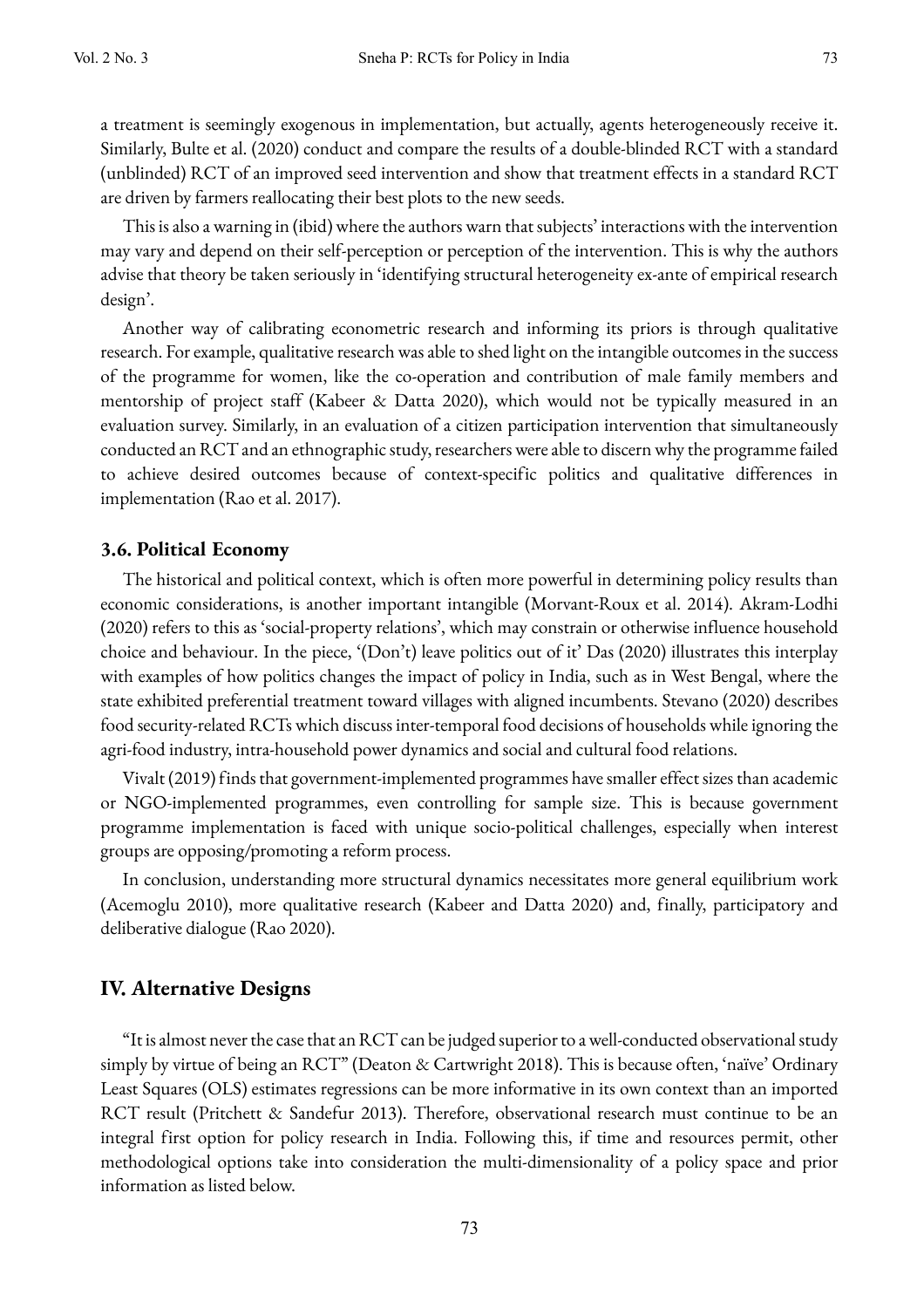#### **4.1. Observational Research**

In his book, Sense and Solidarity, Drèze (2017) prescribes the 'Keep it Simple, Sweetie' principle for action-oriented research and provides numerous examples of how simple but powerful observational studies have been able to uncover nuanced insights about public policy in the realm of livelihoods, food security etc. in India. This is because, as Drèze (2020) says, 'good policy requires understanding – not just evidence'. This includes, among other things, 'observation, reasoning, theory, tradition and debate'.

These observational household studies, often conducted with minimal resources, have been able to inform reforms in policies and legislation like the National Rural Employment Guarantee Act (NREGA), Public Distribution System and Social Security Pensions Scheme etc.<sup>10</sup>. One example cited in (ibid) is how household interviews and interactions with workers have been more informative about serious issues like NREGA payment delays than RCTs or other 'rigorous' impersonal data analysis. The same holds true for Pratham's Annual Status of Education Report surveys that have informed several educational programs and reforms in the country $11$ .

Mckenzie (2020) provides a helpful illustration of when it is methodologically enough to simply observe, using effect size and power calculations to show that when treatment effect on the treated group is expected to be large or time effects are expected to be small, observational studies are sufficient.

#### **4.2. Programme-driven iterative adaptation**

Pritchett et al. (2013) recommend the use of an evaluation technique called 'crawling the design space'. This was one of the early papers motivating the toolkit of 'Program-driven iterative adaptation (PDIA)'. PDIA acknowledges that policy design spaces are not hyper-dimensional and non-linear and therefore encourages policymakers to experiment their way through a policy design process. An important feature of this methodology is having tight feedback loops to learn and iterate quickly (Samji et al. 2018), which are missing in RCTs, as discussed earlier.

PDIA is also in its early stages of adoption for policy purposes and so far has been adopted in multiple West African countries in the realm of public financial management<sup>12</sup> with mixed success. PDIA is also a very time and resource-intensive methodology and may not always be suitable for short decision cycles.

#### **4.3. Experiment-As-Markets**

One of the oft-mentioned value propositions of an RCT is that it is free of 'expert bias' and that experimental results are not influenced by prior beliefs or judgment. This belief has come under significant criticism not only because social science RCTs cannot prove themselves to be free of bias (especially since they are not double-blinded) but also because it may not be ethical to ignore prior beliefs (equipoise argument) or because one should not undermine the experience, judgement and local knowledge of those in the sector (Leão and Eyal 2020).

Yusuke Narita (2019) recommends overcoming this by including welfare and ethics measures while carrying out stratified experiments, dubbed Experiment-As-Markets. Based on a Food and Drug Administration's adaptive designs methodology (FDA et al. 2018), (ibid) proposes creating a 'design market' using participant preferences and predicted effects in the design, maximising the use of existing prior knowledge. The author finds that such a model improves RCTswhen it comes to participant welfare without much loss of information and incentives.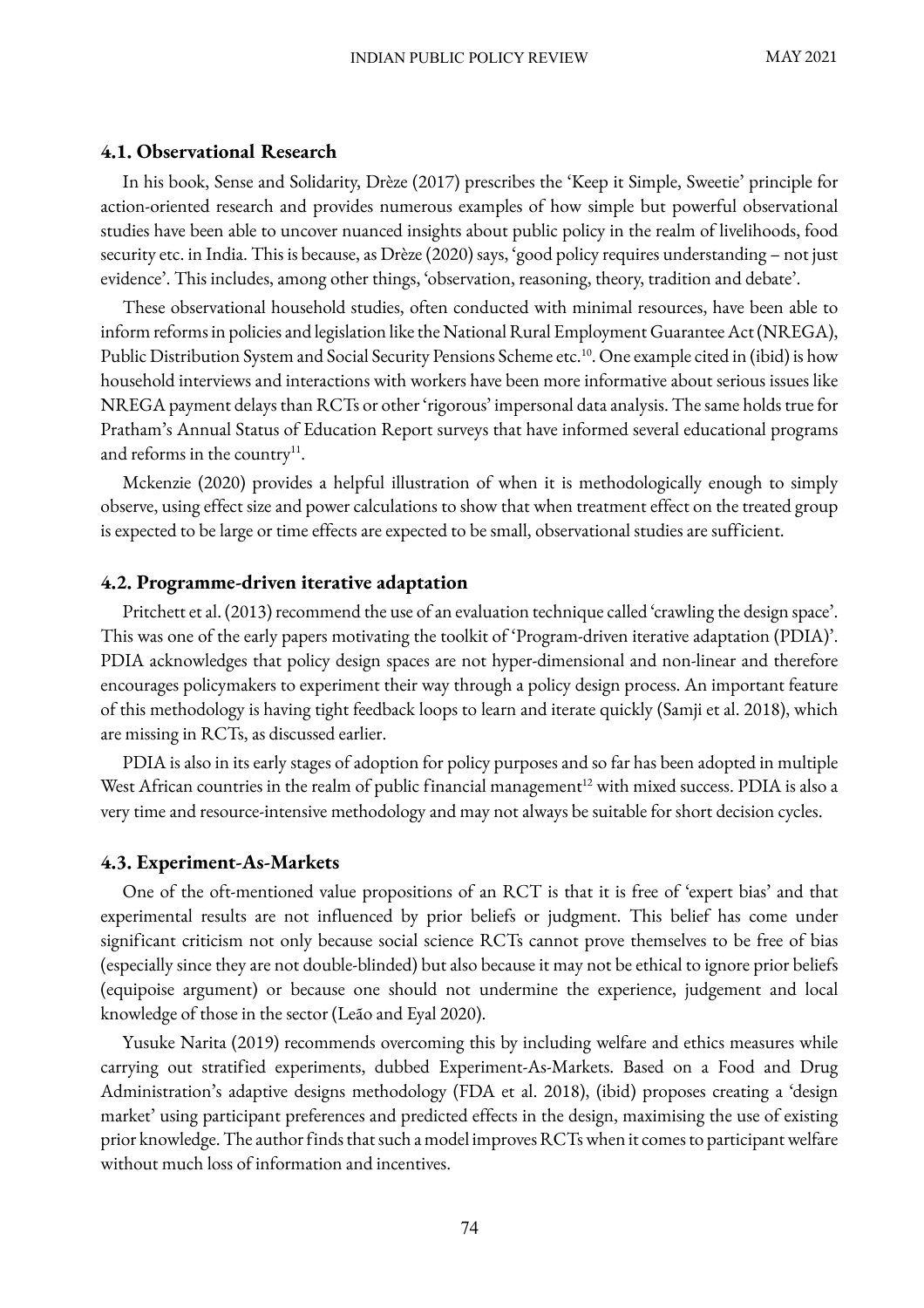In other words, the preferences of beneficiaries and prior information about how the programme might affect them are used to guide experiment design. This is particularly viable in situations where there is a lot of beneficiary awareness and existing research on the subject, such as microfinance and livelihood programs.

Experiment-as-markets, to the best of the author's knowledge, remains to be implemented in the context of development/policy research.

#### **4.4. Quasi-Experimental Methods**

Researchers could also use quasi-experimental methods such as exploiting natural experiments or discontinuities designs that are less intrusive but empirically credible. In 2006, The World Bank published a report on Quality Evaluation under Constraints of Time and Resources (Independent Evaluation Group 2006) providing helpful methods of reducing costs by using quasi-experimental methods to construct comparison groups, reconstructing baseline data, leveraging secondary data and participatory rapid assessments. This includes regression discontinuity and propensity score matching etc. 'Rapid Cycle Research' as a term has been gaining popularity within development research with origins in public health (Johnson et al. 2015).

# **V. Re-imagining policy RCTs**

#### **5.1. Improving RCT design**

In his defence of RCTs, Imbens(2018) describes how this area of research has become interdisciplinary, including researchers from computer science and statistics etc. However, perhaps it will also benefit from the participation of sociologists, anthropologists and gender studies experts etc. In his response to (Deaton and Cartwright 2018), the author also highlights several methodological improvements within the RCT literature to address concerns about validity and unobservables. For instance, to address the issue of long term unobservables, Athey et al. (2016) suggest analysing 'multiple statistical surrogates', i.e. immediate observables that can predict long-term treatment effects. The paper described the various independence conditions to be met for this and the information to be gained.

Several economists have suggested block randomisation models and regression tree models to tease out heterogeneity within treatment effects, which allow information about differential treatment effects to feed into research design. In their paper, Green and Kern (2012) discuss Bayesian Additive Regression Trees to test for systematically varying treatment effects in experimental data. Imbens and Athey (2016) suggest the use of recursive partitioning by selecting different samples to estimate heterogeneity and subsequently test hypotheses about differential treatment effects across subgroups.

Muralidharan and Neihaus (2017) recommend the adoption of RCTs on a large scale to observe significant variation to measure heterogeneity and observe the administrative and technological failures of 'scaling up' as discussed earlier. They illustrate the benefits of this approach with their state-wide RCT of biometric smart cards in Andhra Pradesh. However, as discussed in previous sections, such studies must be approached cautiously with sufficient piloting, checks and balances, and participants' option to optout.

In terms of improving the accountability of RCTs, Burlig (2016) discusses the various pre-analysis plan measures that can be taken by researchers who collect their own data, conduct prospective studies, and research using restricted-access data. Policy RCTs in India have begun to register their pre-analysis plans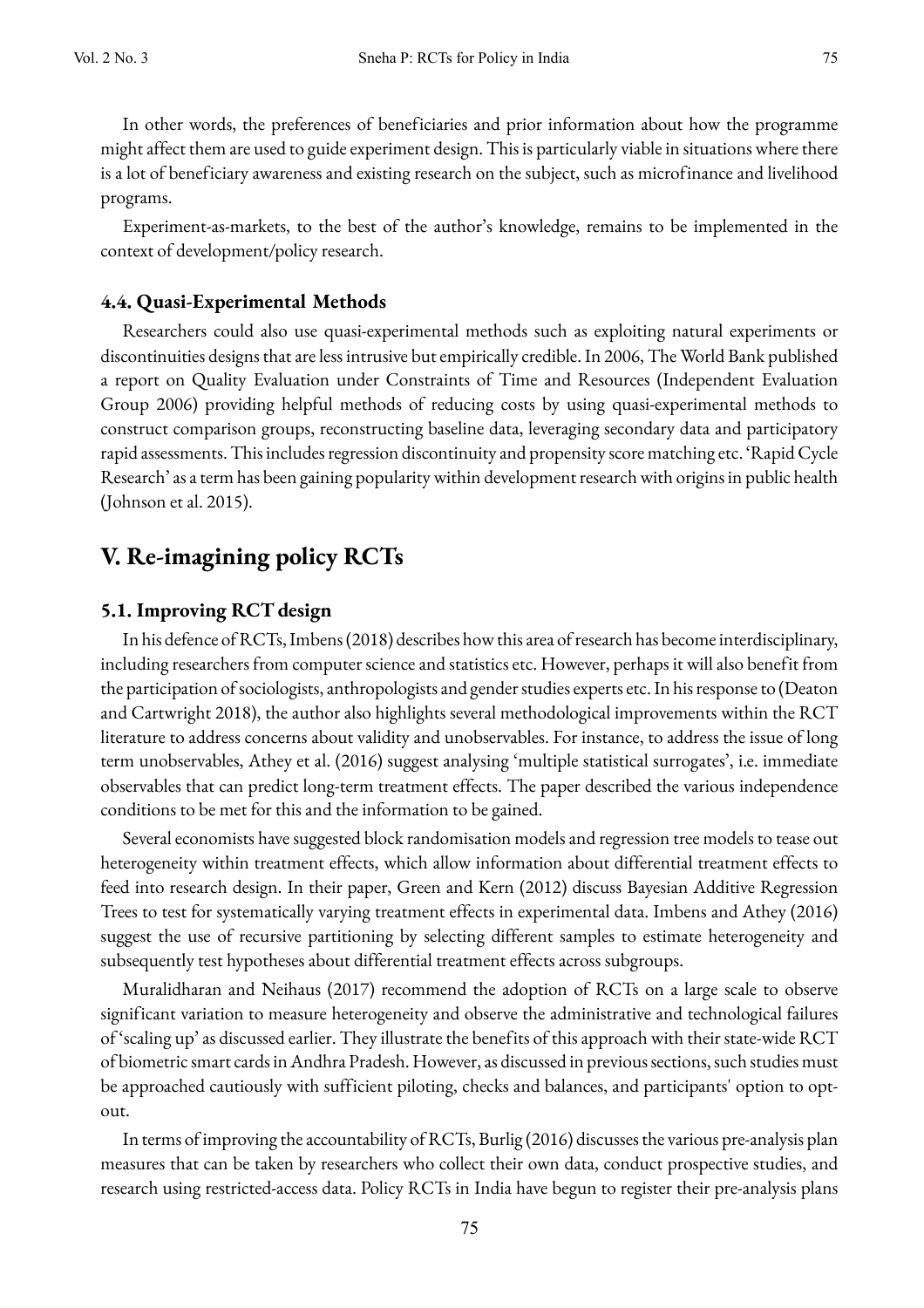to prevent (publication and specification) bias and open up to ethical scrutiny. However, while several such plans are available online on platforms such as Social Science Registry<sup>13</sup>, much less has been done on communicating these plans and creating transparency around them.

While several universities conducting research in India and Indian think tanks like IFMR have IRBs for social science RCTs, these RCTs are not subject to standardised norms, unlike, for instance, medical RCTs which report to ethical standards such as CONSORT. Non-medical RCTs also need to be subject to stringent ethical evaluation locally, just like medical RCTs (Srinivasan 2009).

### **5.2. For Policy Makers**

From the perspective of governments in India, particularly state governments who partner with various universities and organisations in the social sector to run RCTs, identifying certain prerequisites for suggesting RCT as a suitable method would be useful. While RCTs for creating knowledge and progression of social understanding need not be concerned with the same factors, policy decision-focused RCTs should be demand-driven, tailored, embedded and cost-effective (Shah et al. 2015). Listed below are a few fundamental preconditions that could be used to assess the viability of an RCT for answering a policy question. This is not a comprehensive list of considerations, but a starting point for policy makers and researchers.

- 1. Is there enough uncertainty about the nature of the impact of the treatment on participants to merit an experiment?
- 2. If government/researchers/other stakeholders have prior beliefs on impact, can the research design be informed by these priors? For example,
	- a. If their prior on impact is positive, can treatment be randomly phased in so that the control group is not deprived of the intervention?
	- b. If their prior is negative, will the study be adapted upon first observation of negative effects?
	- c. If certain groups are expected to be impacted differently, can the study be stratified to minimise negative effects and maximise positive effects?
- 3. Would participants have the opportunity to opt-in and opt-out in an informed manner?
- 4. Is data collected non-intrusive, minimal and restricted to the objective of the study under consideration?
- 5. Does the policy question that the study seeks to answer require the investment of a large-scale trial (cost-effectiveness)?
- 6. Is the study duration able to meet the urgency of the policy question (time-effectiveness)?
- 7. Does the program or policy require continual monitoring or a one-time evaluation?
- 8. What are the limits of the context within which the potential findings of the trial will be held valid?
- 9. Will the study design be ethically reviewed by those familiar with the context of the study?
- 10. Will the administration of the intervention within the study resemble the administration of the intervention in an eventual scale-up effort?
- 11. Are there sufficient checkpoints during the study, and does design adapt to findings at these checkpoints?
- 12. What other methodologies can be simultaneously adopted to complement and inform the trial?

Consider environmental conservation, a sector requiring urgent policy action and multiple stakeholder consultation, and scientific study. Such a policy area necessitates 'methodological hybridity' (Ali 2020).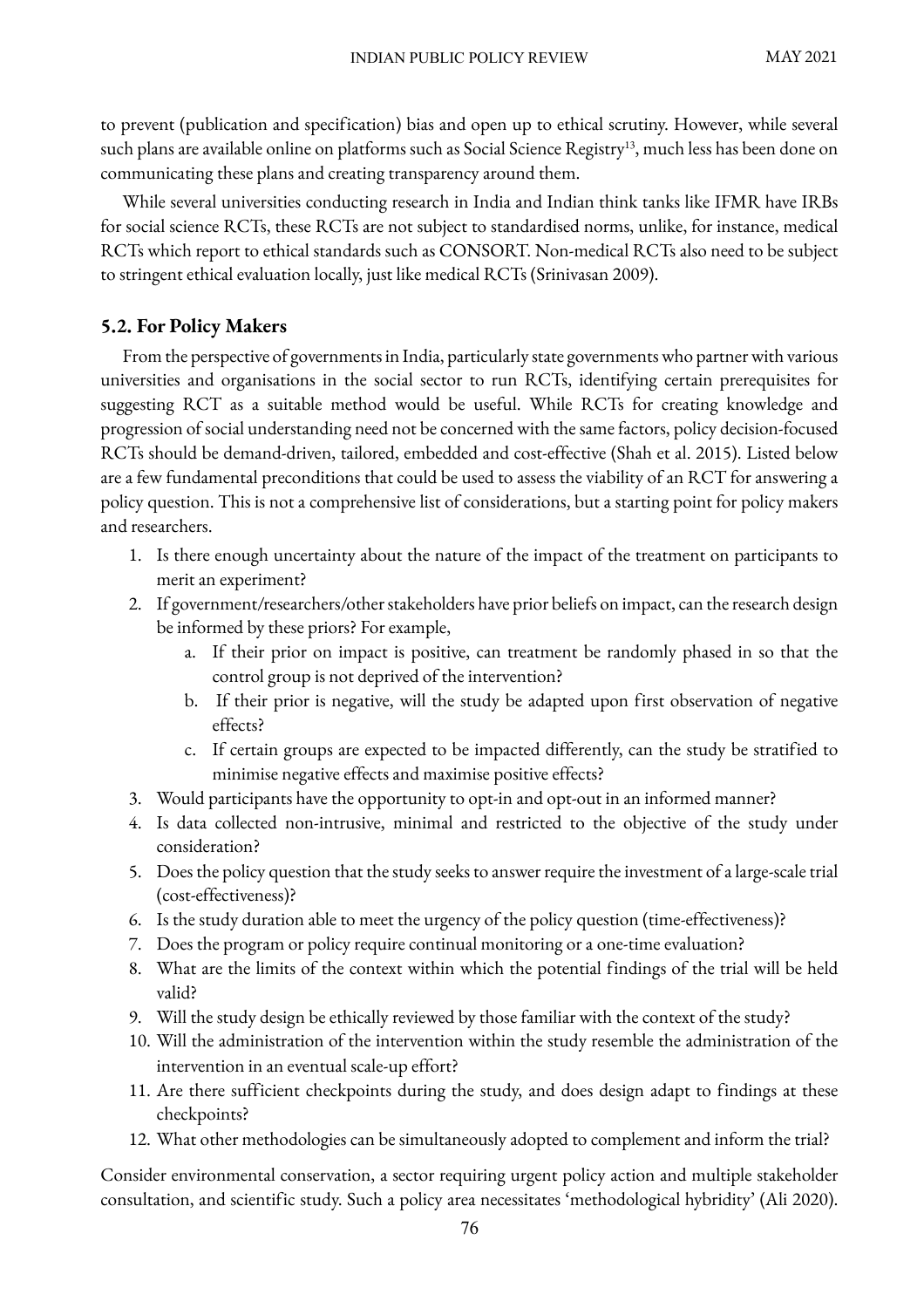RCTs could be one component of this, but certainly not the primary one. This is also true with regard to other policy areas such as political participation, livelihood development, food security and gender empowerment etc. As Haan et al. (2020) remark in the context of RCTs in gender-related work, methodologies need not substitute one another but should adopt complementary approaches with different disciplines, aiming at answering 'What', 'Why' and 'How'.

One set of policy RCTs that meet most of the above criteria are small RCTs that evaluate informational 'nudge' interventions implemented in limited contexts of improving citizen behaviour — for example, tax payment, energy use, garbage disposal, public urination etc. In most of these interventions, respondent participation has little scope to harm the participant or society. From the policymaker's perspective, there is often uncertainty about the exact design features which would elicit the best civic response. The interventions, often informational or communicational, tend to be cheap, leading to the studies being cost-effective and easily replicable in multiple contexts.

However, it should not be forgotten in the Indian context that even such communication interventions can adopt strong communal and patriarchal overtones. The nudge campaign 'Beti Aapki Dhan Lakshmi Aur Vijay Lakshmi (BADLAV)' (Your daughter is the goddess of wealth and success), described in the Indian Economic Survey 2018-19 is a perfect example of this.

#### **5.3. Role in Development**

It is worth considering what kind of research and evidence have successfully motivated policy innovations and reform historically. In their paper on analysing the historical role of RCTs for public policy, Leãoa and Eyal (2020) show that during the 'first wave' of RCTs in public health and education (from the 1960s to 1980s), researchers realised that administrators did not prioritise 'experimental control' which is often 'politically inappropriate'.

Instead, RCTs were adapted into quasi-experimental designs and their purpose understood to be more research than evaluation. As Humphreys and Scacco (2020) put it, there is a micro-macro disconnect as findings of an RCT do not sufficiently aggregate to solve a macro problem. Indeed, the focus on public service delivery in RCT literature is justified because this is the one aspect of public policy that is particularly amenable to empirical experimentation (Kapur 2020).

As this paper has hopefully illustrated, RCTs' claim to 'neutrality' cannot hold from an economic perspective since the analysis is largely rooted in neoclassical microeconomic theory (Kvangraven 2020) and from a *political* perspective because these interventions are designed for and implemented in partnership with the government. Withholding information from participants has implications for a representative democracy where participants have a right to express their policy preferences. Instead, the experiments should embrace contextual complexities and allow them to inform design and analysis.

# **VI. Concluding Remarks**

Since this paper focuses on policy RCTs and consequently the state as an actor, it does not discuss other stakeholders in detail. Other development practitioners, particularly donors, are crucial players in the design and implementation of RCTs and the adoption of results. Indeed, one explanation for the proliferation of RCTs has been donor organisations' focus on 'empiricism' and 'results-driven programming.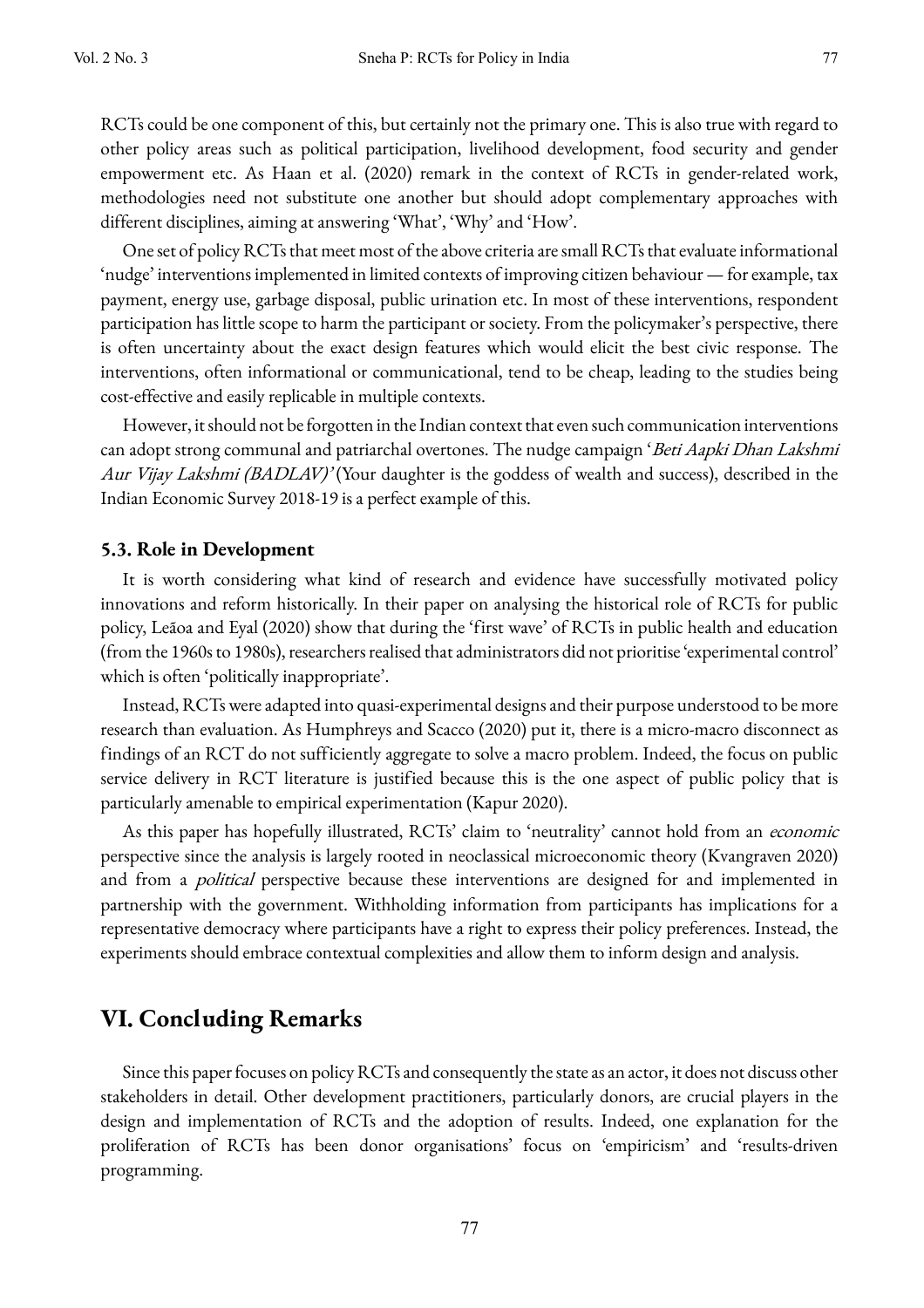Second, this paper tries to list ethical and methodological considerations distinctly for the sake of coherence, but in actuality, most of these concerns are interlinked. For instance, inadequate heterogeneity analysis can lead to failures of external validity and replication. Similarly, being inconsiderate toward sociopolitical dynamics at a stakeholder or population level can lead to ethically insensitive design choices or as Barrett and Carter (2010) phrase it, treating humans as 'subjects' rather than 'agents'. As India sees a greater adoption of evidence-based policy research, how such evidence is generated and used to implement policy at scale will require careful examination over the coming years.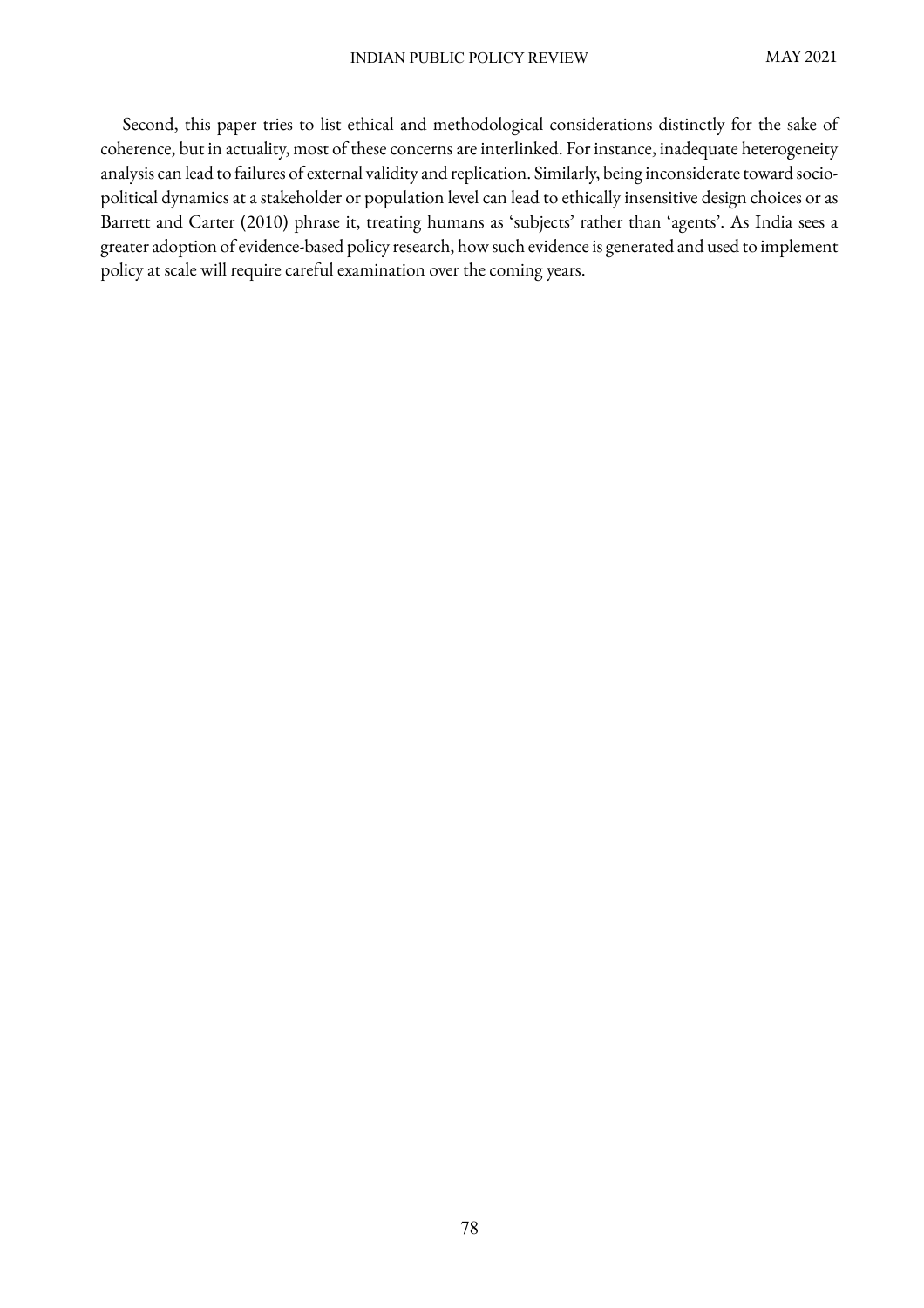# **References**

Abramowicz, Michel, and Ariane Szafarz. 2019. "Ethics of Randomized Controlled Trials: Should Economists Care about Equipoise?" SSRN Electronic Journal, October. https://doi.org/10.2139/ssrn.3465762.

Acemoglu, Daron. 2010. "Theory, General Equilibrium, and Political Economy in Development Economics." Journal of Economic Perspectives 24 (3). https://doi.org/10.1257/jep.24.3.17.

Akram-Lodhi, A. Haroon. 2020. "'Follow the Yellow Brick Road'?: Structural Shortcomings in Randomized Control Trials." World Development. https://doi.org/10.1016/j.worlddev.2019.104803 .

Alderman, Harold, Jishnu Das, and Vijayendra Rao. 2013. "Conducting Ethical Economic Research: Complications from the Field." World Bank Policy Research Working Paper 6446 (May). https://papers.ssrn.com/sol3/papers.cfm?abstract\_id=2265757

Ali, Saleem H. 2020. "Environmental Urgency versus the Allure of RCT Empiricism." World Development. https://doi.org/10.1016/j.worlddev.2019.104844 .

Angelucci, Manuela, Daniel Bennett, Jenny Trinitapoli, Dan Black, Alessandra Voena, Sara Yeatman Hannah Furnas, Ashley Larsen Gibby, and Ngoc Nguyen. 2016. "Lemons: HIV Testing and Marriage in Rural Malawi". National Institute of Child Health and Human Development. https://economics.yale.edu/sites/default/files/marriage\_v6.pdf

Athey, Susan, Raj Chetty, Guido Imbens, and Hyunseung Kang. 2016. "Estimating Treatment Effects Using Multiple Surrogates: The Role of the Surrogate Score and the Surrogate Index." Cornell University. https://arxiv.org/abs/1603.09326

Athey, Susan, and Guido Imbens. 2016. "Recursive Partitioning for Heterogeneous Causal Effects." Proceedings of the National Academy of Sciences of the United States of America 113 (27). https://www.ncbi.nlm.nih.gov/pmc/articles/PMC4941430/

Baele, Stéphane J. 2013. "The Ethics of New Development Economics: Is the Experimental Approach to Development Economics Morally Wrong?" Journal of Philosophical Economics VII (1): 2–42. https://ore.exeter.ac.uk/repository/bitstream/handle/10871/17048/EthicsRCT.pdf?sequence=1&isAll owed=y

Baldassarri, Delia, and Maria Abascal. 2017. "Field Experiments Across the Social Sciences" The Annual Review of Sociology https://www.annualreviews.org/doi/abs/10.1146/annurev-soc-073014-112445

Barrett, Christopher B., and Michael R. Carter. 2010. "The Power and Pitfalls of Experiments in Development Economics: Some Non-Random Reflections." Applied Economic Perspectives and Policy 32 (4)

http://barrett.dyson.cornell.edu/Papers/Power\_and\_Pitfalls\_of\_Experiments\_in\_Development\_Econo mics\_Oct\_2010\_Final.pdf

Barrett, Christopher B., and Michael R. Carter. 2020. "Finding Our Balance? Revisiting the Randomization Revolution in Development Economics Ten Years Further On." World Development. https://doi.org/10.1016/j.worlddev.2019.104789 .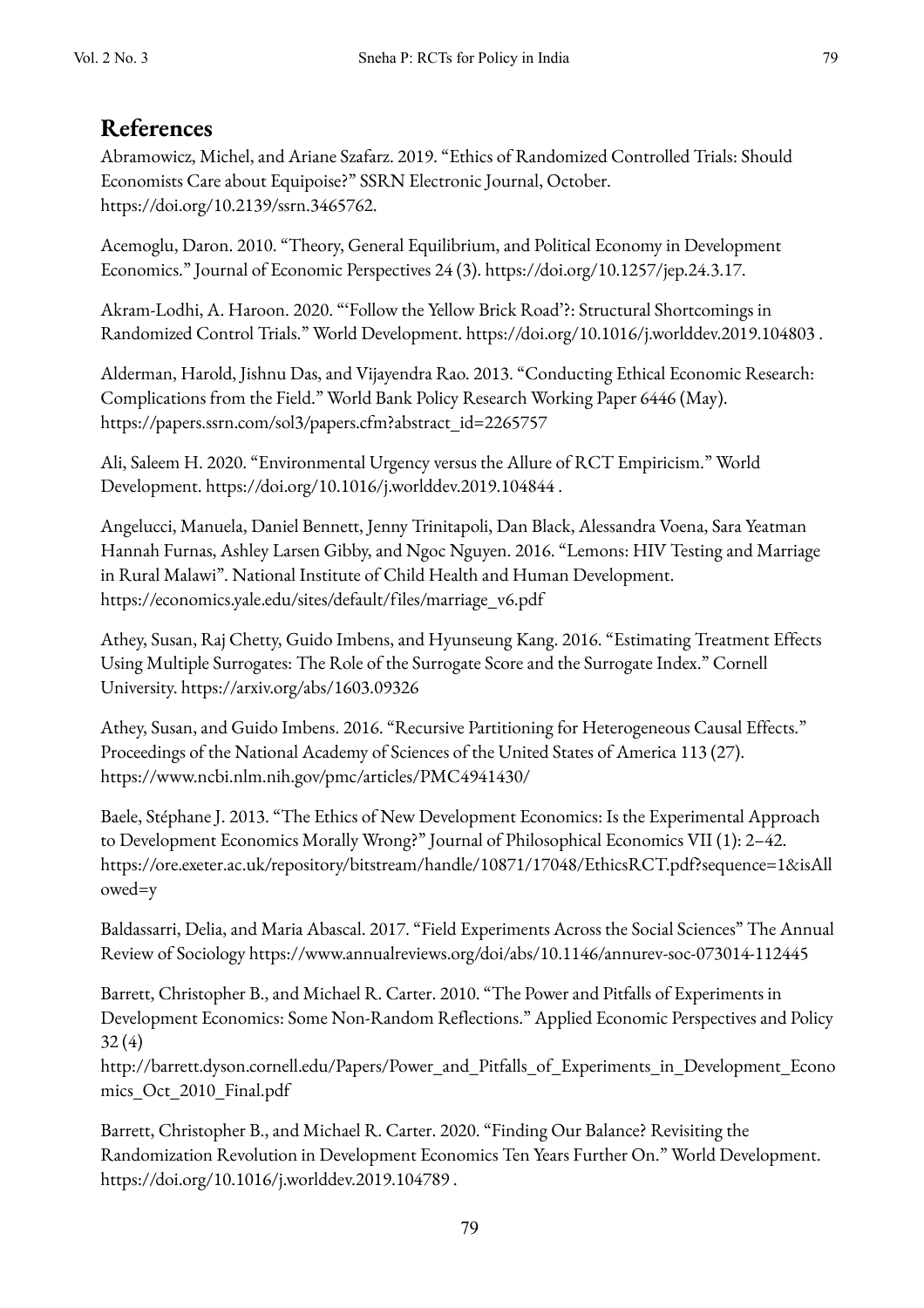Bédécarrats, Florent, Isabelle Guérin, and François Roubaud. 2019. "All That Glitters Is Not Gold. The Political Economy of Randomized Evaluations in Development." Development and Change 50 (3): 735–6. https://onlinelibrary.wiley.com/doi/abs/10.1111/dech.12378

Bertrand, Marianne, Simeon Djankov, Rema Hanna, and Sendhil Mullainathan. 2007. "Obtaining a Driver's License in India: An Experimental Approach to Studying Corruption." Quarterly Journal of Economics. https://scholar.harvard.edu/files/remahanna/files/1\_qje\_driving\_license.pdf

Bhalotra, Sonia, Irma Clots-Figueras, Lakshmi Iyer, and Joseph Vecci. 2018. "Leader Identity and Coordination." IZA Discussion Paper, no. 11803. http://ftp.iza.org/dp11803.pdf

Bryan, Gharad, James J. Choi, and Dean Karlan. 2021. "Randomizing Religion: The Impact of Protestant Evangelism on Economic Outcomes." Quarterly Journal of Economics 136 (1). https://doi.org/10.1093/qje/qjaa023 .

Bulte, Erwin, Salvatore Di Falco, and Robert Lensink. 2020. "Randomized Interventions and 'Real' Treatment Effects: A Cautionary Tale and an Example." World Development. https://doi.org/10.1016/j.worlddev.2019.104790 .

Burlig, Fiona. 2016. "Improving Transparency in Observational Social Science Research: A Pre-Analysis Plan Approach." SSRN Electronic Journal. https://doi.org/10.2139/ssrn.2731920 .

Cartwright, Nancy. 2010. "Hunting Causes and Using Them: Approaches in Philosophy and Economics." Structural Equation Modeling: A Multidisciplinary Journal 17 (3). http://eprints.lse.ac.uk/32087/1/Hunting%20causes%20and%20using%20them%20(LSERO).pdf

Casey, Katherine, Abou Bakarr Kamara, and Niccoló Meriggi. 2019. "An Experiment in Candidate Selection." National Beurau of Economic Research Working Pa. https://www.nber.org/papers/w26160.pdf .

Chambers, Robert. 2002. "Qualitative Approaches: Self–Criticism and What Can Be Gained from Quantitative Approaches' in Ravi Kanbur (Ed) Q–Squared: Qualitative and Quantitative Methods in Poverty Appraisal." https://opendocs.ids.ac.uk/opendocs/handle/20.500.12413/148

Chelwa, Grieve, and Seán Muller. 2019. "The Poverty of Poor Economics." Africa Is a Country, 2019. https://africasacountry.com/2019/10/the-poverty-of-pooreconomics#:~:text=Countries%20that%20are%20now%20developed,be%20achieved%20without%20ra ndomised%20trials.

Cowman, Jennifer, Heidi Mcannally-linz, and Megan Mcguire. 2016. "Impact Measurement with the CART Principles," https://www.poverty-action.org/sites/default/files/publications/Goldilocks-Toolkit-Impact-Measurement-with-CART-Principles\_0.pdf

Das, Jishnu, Stefan Dercon, James Habyarimana, Pramila Krishnan, Karthik Muralidharan, and Venkatesh Sundararaman. 2013. "School Inputs, Household Substitution, and Test Score." American Economic Journal: Applied Economics 5 (2). https://doi.org/10.1257/app.5.2.29.

Das, Sabyasachi. 2020. "(Don't) Leave Politics out of It: Reflections on Public Policies, Experiments, and Interventions." World Development. https://doi.org/10.1016/j.worlddev.2019.104792.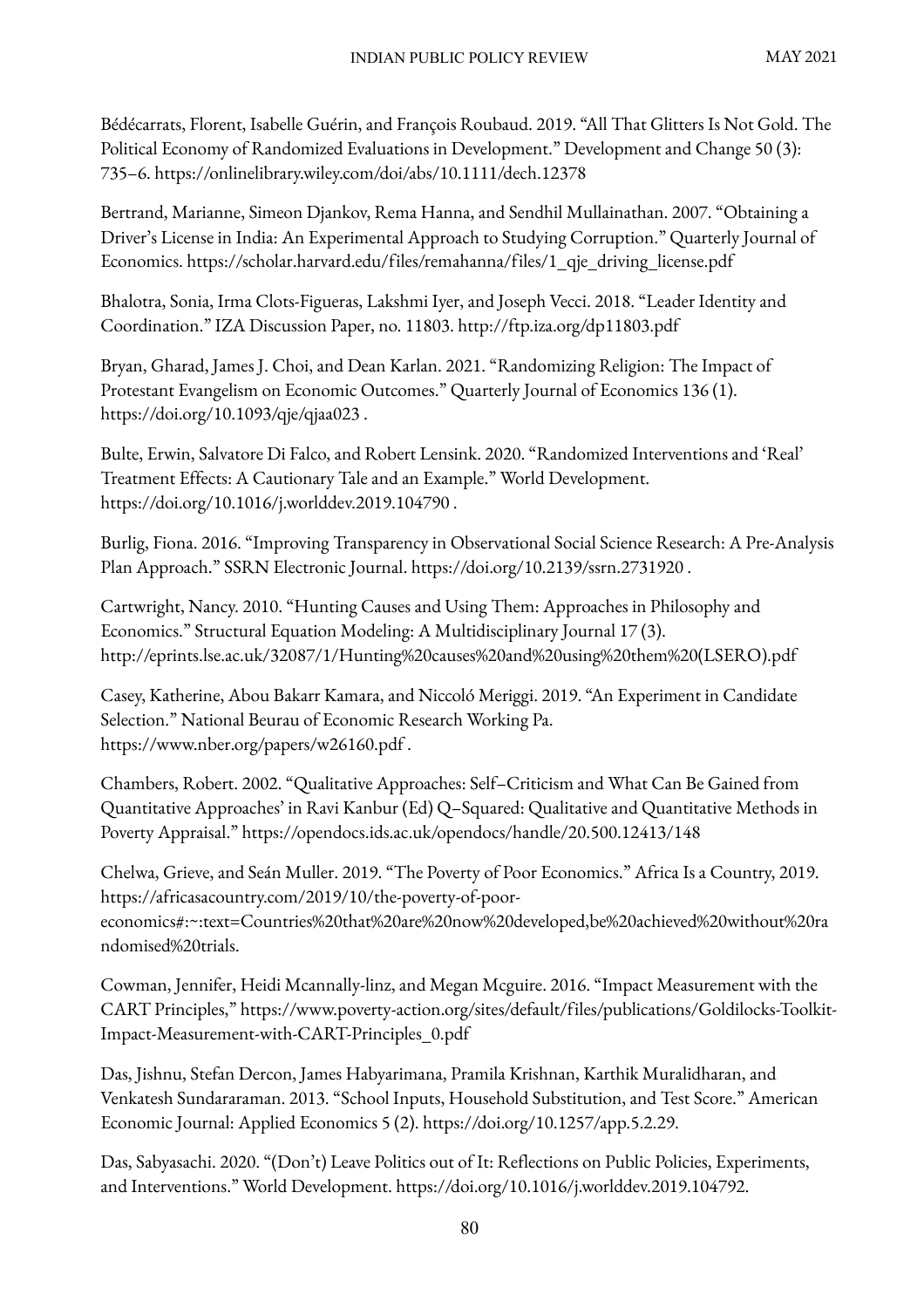Deaton, Angus. 2009. "Instruments of Development." National Beurau of Economic Research. https://doi.org/10.1017/CBO9781107415324.004 .

Deaton, Angus, and Nancy Cartwright. 2018. "Understanding and Misunderstanding Randomized Controlled Trials." Social Science & Medicine, no. 667526. https://www.sciencedirect.com/science/article/pii/S0277953617307359

DFID. 2012. "Broadening the Range of Designs and Benefits of Trade Methods for Impact Evaluations," https://www.oecd.org/derec/50399683.pdf

Drèze, Jean. 2017. Sense and Solidarity - Jholawala Economics for Everyone. Oxford University Press. https://global.oup.com/academic/product/sense-and-solidarity-9780198833468?cc=ph&lang=en&

Drèze, Jean. 2020. "Policy beyond Evidence." World Development. https://doi.org/10.1016/j.worlddev.2019.104797 .

Drèze, Jean, Nazar Khalid, Reetika Khera, and Anmol Somanchi. 2017. "Aadhaar and Food Security in Jharkhand." Economic and Political Weekly 52 (50): 50–59. https://www.epw.in/journal/2017/50/special-articles/aadhaar-and-food-security-jharkhand.html

Dubner, Stephen J., John A. List, and Dana Suskind. 2020. "Policymaking Is Not a Science (Yet) (Ep. 405)." Freakonomics. 2020. https://freakonomics.com/podcast/scalability/ .

Duvendack, Maren, Richard Palmer-Jones, James G Copestake, Lee Hooper, Yoon Loke, and Nitya Rao. 2011. What Is the Evidence of the Impact of Microfinance on the Well-Being of Poor People? EPPI Centre. http://www.givedirectly.org/wp-

content/uploads/2019/06/DFID\_microfinance\_evidence\_review.pdf

Eble, Alex, Peter Boone, and Diana Elbourne. 2017. "On Minimizing the Risk of Bias in Randomized Controlled Trials in Economics." World Bank Economic Review 31 (3): 687–707. https://doi.org/10.1093/wber/lhw034 .

Evans, David. 2015. "Worm Wars: The Anthology." 2015. https://blogs.worldbank.org/impactevaluations/worm-wars-anthology .

FDA, CDER, and CBER. 2018. "Adaptive Designs for Clinical Trials of Drugs and Biologics Guidance for Industry Draft Guidance." https://www.fda.gov/regulatory-information/search-fda-guidancedocuments/adaptive-design-clinical-trials-drugs-and-biologics-guidance-industry

Gisselquist, Rachel M. 2020. "How the Cases You Choose Affect the Answers You Get, Revisited." World Development. https://doi.org/10.1016/j.worlddev.2019.104800 .

Glennerster, Rachel, and Shawn Powers. 2016. "Balancing Risk and Benefit: Ethical Tradeoffs in Running Randomized Evaluations." In The Oxford Handbook of Professional Economic Ethics. https://www.oxfordhandbooks.com/view/10.1093/oxfordhb/9780199766635.001.0001/oxfordhb-9780199766635-e-017

Gugerty, Mary Kay, Dean Karlan, and Delia Welsh. 2016. "Goldilocks Toolkit: Impact Measurement with the CART Principles." Innovations for Poverty Action. https://www.povertyaction.org/publication/goldilocks-toolkit-impact-measurement-with-cart-principles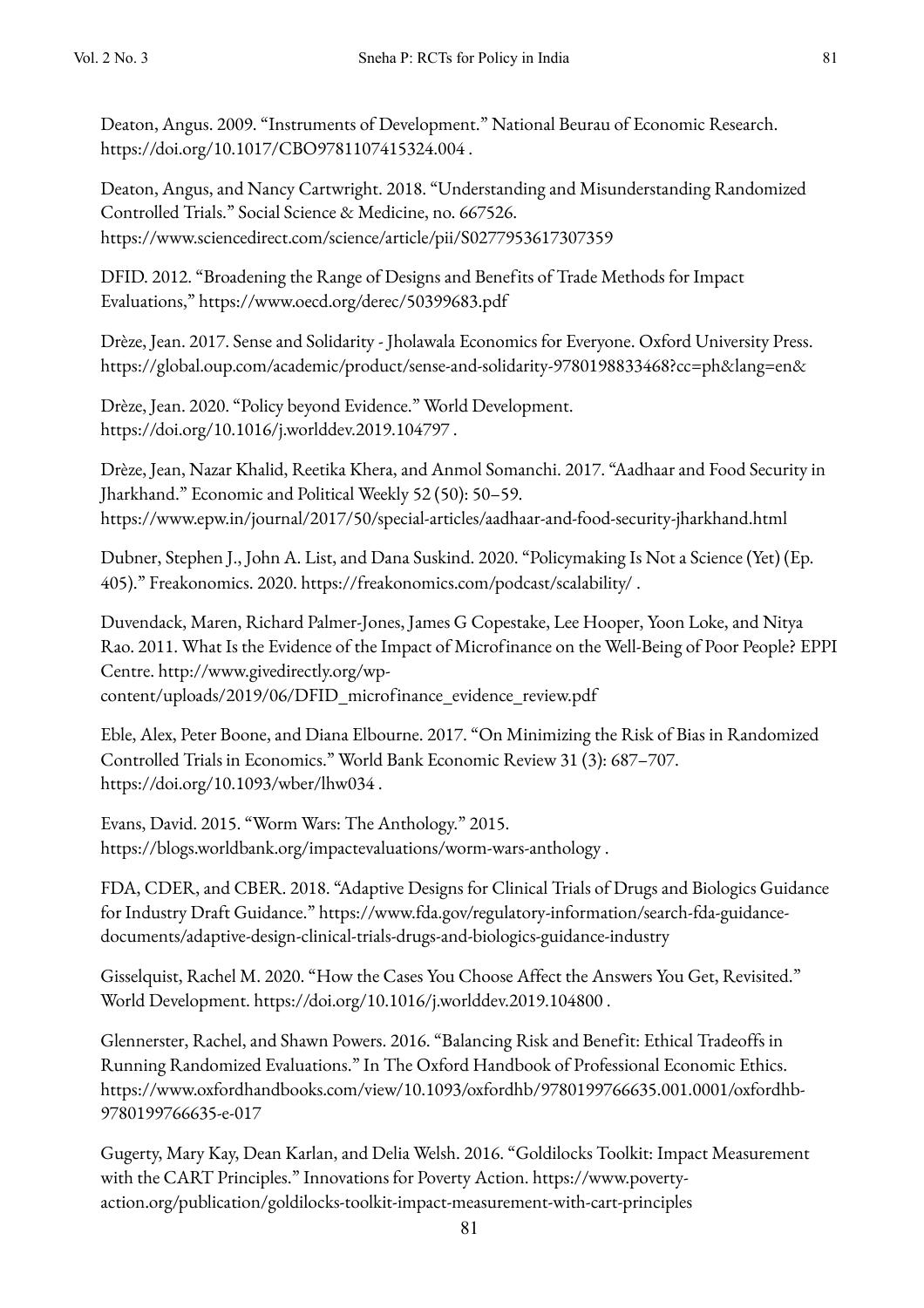Haan, Arjan de, Gillian Dowie, and Jane Mariara. 2020. "To RCT or Not, Is Not the Question: Methods for Policy-Relevant Research on Gender Equality." World Development. https://www.sciencedirect.com/science/article/abs/pii/S0305750X19304437

Hoffmann, Nimi. 2020. "Involuntary Experiments in Former Colonies: The Case for a Moratorium." World Development. https://doi.org/10.1016/j.worlddev.2019.104805 .

Humphreys, Macartan, and Alexandra Scacco. 2020. "The Aggregation Challenge." World Development. https://doi.org/10.1016/j.worlddev.2019.104806 .

Imbens, Guido. 2018. "Comments On: Understanding and Misunderstanding Randomized Controlled Trials." Stanford Working Paper. https://www.gsb.stanford.edu/facultyresearch/publications/comments-understanding-misunderstanding-randomized-controlled-trials

Independent Evaluation Group. 2006. Conducting Quality Impact Evaluations Under Budget Time and Data Constraints. World Bank. https://documents.worldbank.org/en/publication/documentsreports/documentdetail/255551468178129539/conducting-quality-impact-evaluations-under-budgettime-and-data-constraints

Indian Express. 2017. "Aadhar Card Not Mandatory to Get Ration in Jharkhand: Minister." PTI, 2017. https://indianexpress.com/article/india/aadhar-card-not-mandatory-to-get-ration-in-jharkhandminister-4900064/ .

IndiaSpend, and Devanik Saha. 2018. "Are 14 Deaths Due to 'starvation' in Jharkhand Linked to Aadhaar Glitches." Business Standard. https://www.business-standard.com/article/current-affairs/are-14-deaths-due-to-starvation-in-jharkhand-linked-to-aadhaar-glitches-118081100216\_1.html .

Jatteau, Arthur. 2017. "Arthur Jatteau, Faire Preuve Par Le Chiffre ? Le Cas Des Expérimentations Aléatoires En Économie." Revue de La Régulation, no. 21. https://doi.org/10.4000/regulation.12323. https://journals.openedition.org/regulation/12323

Johnson, Kim, Bernard Ewigman, Lloyd Provost, and Rebecca Roper. 2015. "Using Rapid-Cycle Research to Reach Goals: Awareness, Assessment, Adaptation, Acceleration." Agency for Healthcare Research and Quality.

https://pbrn.ahrq.gov/sites/default/files/docs/AHRQ\_PBRN\_Webinar\_Rapid\_Cycle\_Research\_9.9.1 5.pdf

Kabeer, Naila, and Sanchari Datta. 2020. "Randomized Control Trials and Qualitative Impacts: What Do They Tell Us about the Immediate and Long-Term Assessments of Productive Safety Nets for Women in Extreme Poverty in West Bengal?,." London School of Economics and Political Science (LSE), Department of International Development, London Working Paper Series (No. 19-199). https://www.econstor.eu/bitstream/10419/224825/1/wp199.pdf.

Kaplan, Lennart, Jana Kuhnt, and Janina I. Steinert. 2020. "Do No Harm? Field Research in the Global South: Ethical Challenges Faced by Research Staff." World Development. https://doi.org/10.1016/j.worlddev.2019.104810.

Kapur, Devesh. 2020. "Poverty, Power and RCTs." World Development. https://doi.org/10.1016/j.worlddev.2019.104811.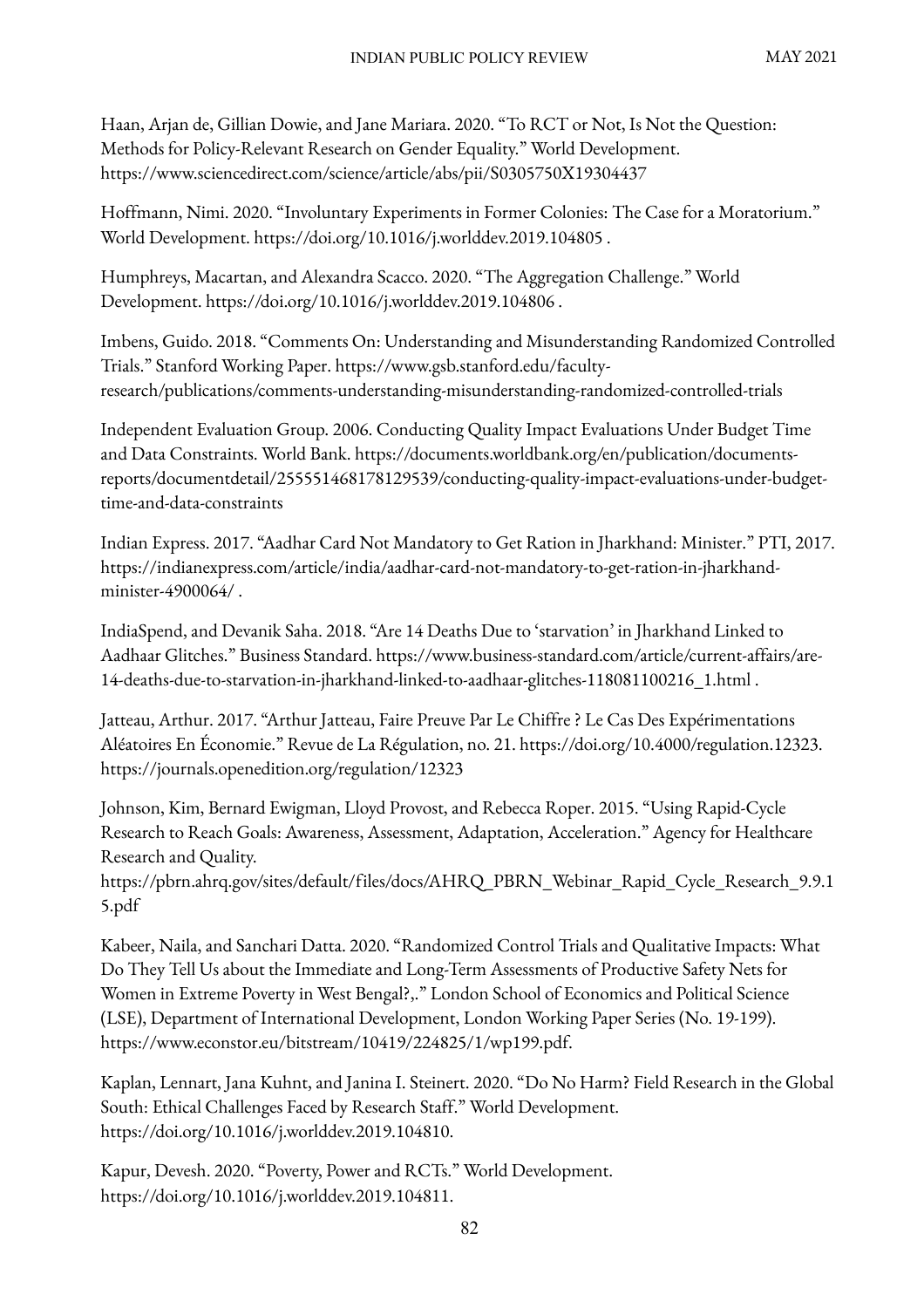Kvangraven, Ingrid Harvold. 2020. "Impoverished Economics? A Critical Assessment of the New Gold Standard." World Development. https://doi.org/10.1016/j.worlddev.2019.104813.

Leão, Luciana de Souza, and Gil Eyal. 2020. "Searching under the Streetlight: A Historical Perspective on the Rise of Randomistas." World Development. https://doi.org/10.1016/j.worlddev.2019.104781.

List, John A., Dana Suskind, and Omar Al-Ubaydli. 2019. "The Science of Using Science: Towards an Understanding of the Threats to Scaling Experiments." SSRN Electronic Journal, no. May: 0–33. https://bfi.uchicago.edu/working-paper/the-science-of-using-science-towards-an-understanding-of-thethreats-to-scaling-experiments/

Low, Daniel C.M., Helen Roberts, and Rosalind H. Whiting. 2015. "Board Gender Diversity and Firm Performance: Empirical Evidence from Hong Kong, South Korea, Malaysia and Singapore." Pacific Basin Finance Journal 35: 381–401. https://doi.org/10.1016/j.pacfin.2015.02.008.

McKenzie, David. 2020. "If It Needs a Power Calculation, Does It Matter for Poverty Reduction?" World Development. https://doi.org/10.1016/j.worlddev.2019.104815.

Mckenzie, David. 2016. "Have RCTs Taken over Development Economics." World Bank Blogs. 2016. https://blogs.worldbank.org/impactevaluations/have-rcts-taken-over-development-economics.

Ministry of Finance. "Economic Survey 2018-19." India. https://www.indiabudget.gov.in/budget2019- 20/economicsurvey/

Misra, Udit. 2020. "Karthik Muralidharan: 'To an Extent, Both Supporters and Critics of Aadhaar for Service Delivery Are Correct.'" The Indian Express. 2020.

https://indianexpress.com/article/governance/karthik-muralidharan-to-an-extent-both-supporters-andcritics-of-aadhaar-for-service-delivery-are-correct-6283226/.

Morvant-Roux, Solène, Isabelle Guérin, Marc Roesch, and Jean Yves Moisseron. 2014. "Adding Value to Randomization with Qualitative Analysis: The Case of Microcredit in Rural Morocco." World Development 56 (201): 302–12. https://doi.org/10.1016/j.worlddev.2013.03.002.

Muller, Seán M. 2020. "The Implications of a Fundamental Contradiction in Advocating Randomized Trials for Policy." World Development. https://doi.org/10.1016/j.worlddev.2019.104831.

Muralidharan, Karthik, Paul Neihaus, and Sandip Sukhtankar. 2017. "Pre-Analysis Plan: EPDS Impact Evaluation in Jharkhand." Social Science Registry.https://www.socialscienceregistry.org/versions/39275/docs/version/document

Muralidharan, Karthik, and Paul Niehaus. 2017. "Experimentation at Scale." In Journal of Economic Perspectives. Vol. 31. https://doi.org/10.1257/jep.31.4.103.

Muralidharan, Karthik, Paul Niehaus, and Sandip Sukhtankar. 2020. "Identity Verification Standards in Welfare Programs: Experimental Evidence from India." https://www.socialscienceregistry.org/trials/1620.

Muralidharan, Karthik, Paul Niehaus, and Sandip Sukhtankar. 2012. "Improving Governance Through Biometric Authentication and Secure Payments in India." JPAL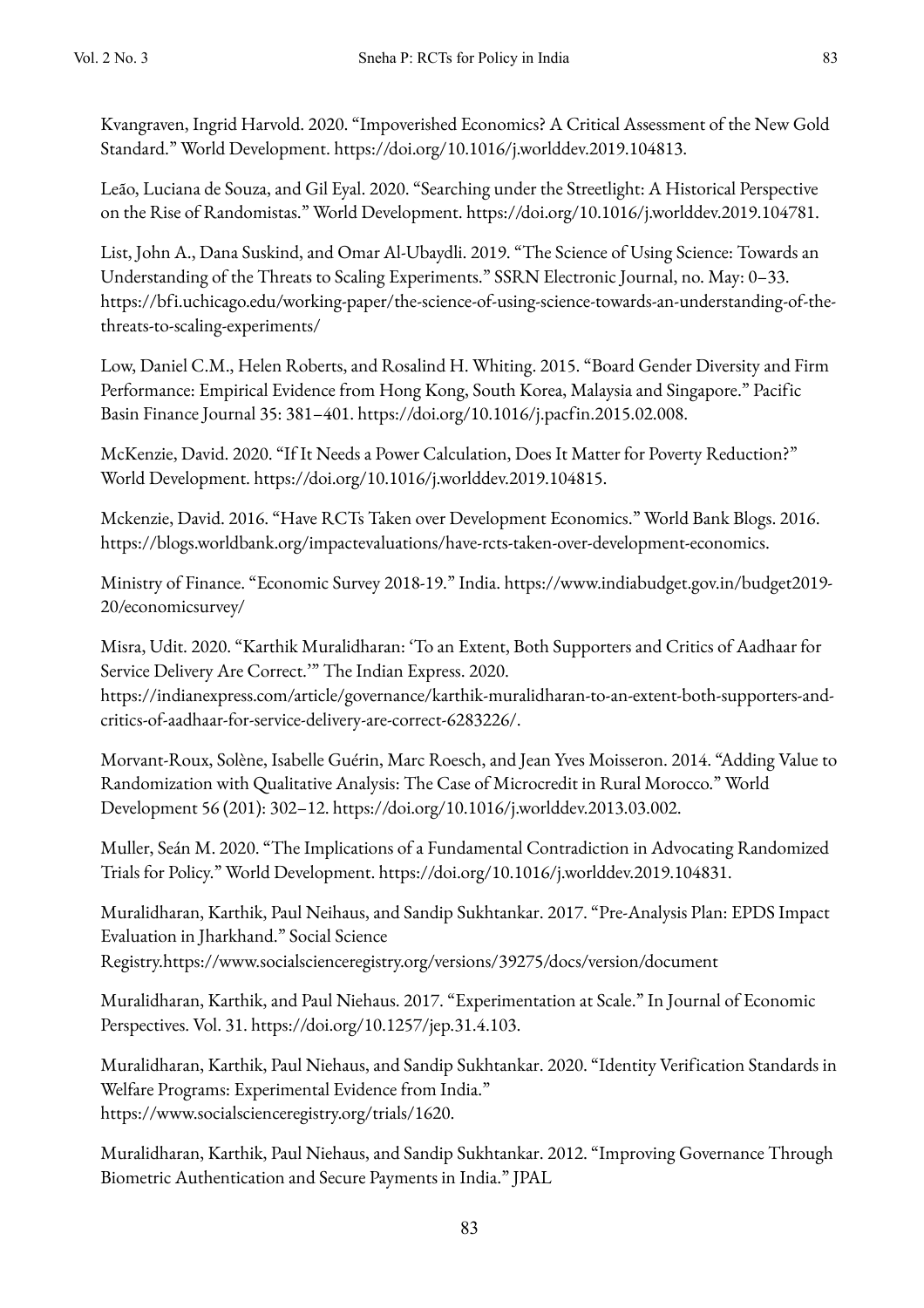https://www.povertyactionlab.org/evaluation/improving-governance-through-biometricauthentication-and-secure-payments-india

Nair, Gautam, and Nicholas Sambanis. 2019. "Violence Exposure and Ethnic Identification: Evidence from Kashmir." International Organization. https://doi.org/10.1017/S0020818318000498.

Ould Mohamedou, Mohammad-Mahmoud. 2020. "Burning the Field." Le Temps, 2020. https://blogs.letemps.ch/mohammad-mahmoud-ould-mohamedou/2020/06/21/burning-the-field/.

Pritchett, Lant, Salimah Samji, and Jeffrey Hammer. 2013. "It's All About MeE: Using Structured Experiential Learning to Crawl the Design Space," no. April 2013. https://bsc.cid.harvard.edu/publications/its-all-about-mee-using-structured-experiential-learning-ecrawl-design-space

Pritchett, Lant, and Justin Sandefur. 2013. "Context Matters for Size: Why External Validity Claims and Development Practice Don't Mix." SSRN Electronic Journal, no. August 2013. https://papers.ssrn.com/sol3/papers.cfm?abstract\_id=2364580

Rao, Vijayendra. 2020. "Evidence-Based Development Needs a Diversity of Tools, with a Bottom-up Process of 'Embedded' Dialogue." World Development. https://doi.org/10.1016/j.worlddev.2019.104823.

Rao, Vijayendra, Kripa Ananthpur, and Kabir Malik. 2017. "The Anatomy of Failure: An Ethnography of a Randomized Trial to Deepen Democracy in Rural India." World Development 99. https://doi.org/10.1016/j.worlddev.2017.05.037.

Ravallion, Martin. 2018. "Should the Randomistas (Continue to) Rule? Martin Ravallion Should the Randomistas (Continue to) Rule?" https://www.nber.org/papers/w27554

Rosenzweig, Mark R, and Christopher Udry. 2020. "External Validity in a Stochastic World: Evidence from Low-Income Countries." The Review of Economic Studies 87 (1). https://doi.org/10.1093/restud/rdz021.

Samji, Salimah, Matt Andrews, Lant Pritchett, and Michael Woolcock. 2018. "PDIA Toolkit - A DIY Approach to Solving Complex Problems." Building State Capability. https://bsc.cid.harvard.edu/files/bsc/files/pdiatoolkit\_ver\_1\_oct\_2018.pdf

Sarin, Ankur. 2019. "Indecent Proposals in Economics." India Forum, 2019. https://www.theindiaforum.in/article/indecent-proposals-economics

Scroll. n.d. "Identity Project." https://scroll.in/topic/38792/identity-project.

The Guardian. Secret Aid Worker. 2016. "The Field' Is Not a Lab Where You Can Experiment without Consequence." https://www.theguardian.com/global-development-professionalsnetwork/2016/jul/12/secret-aid-worker-field-fieldwork-neocolonial-vocabulary

Shaffer, Paul. 2018. "Causal Pluralism and Mixed Methods in the Analysis of Poverty Dynamics," United Nations University - UNU Wider. https://www.econstor.eu/handle/10419/190162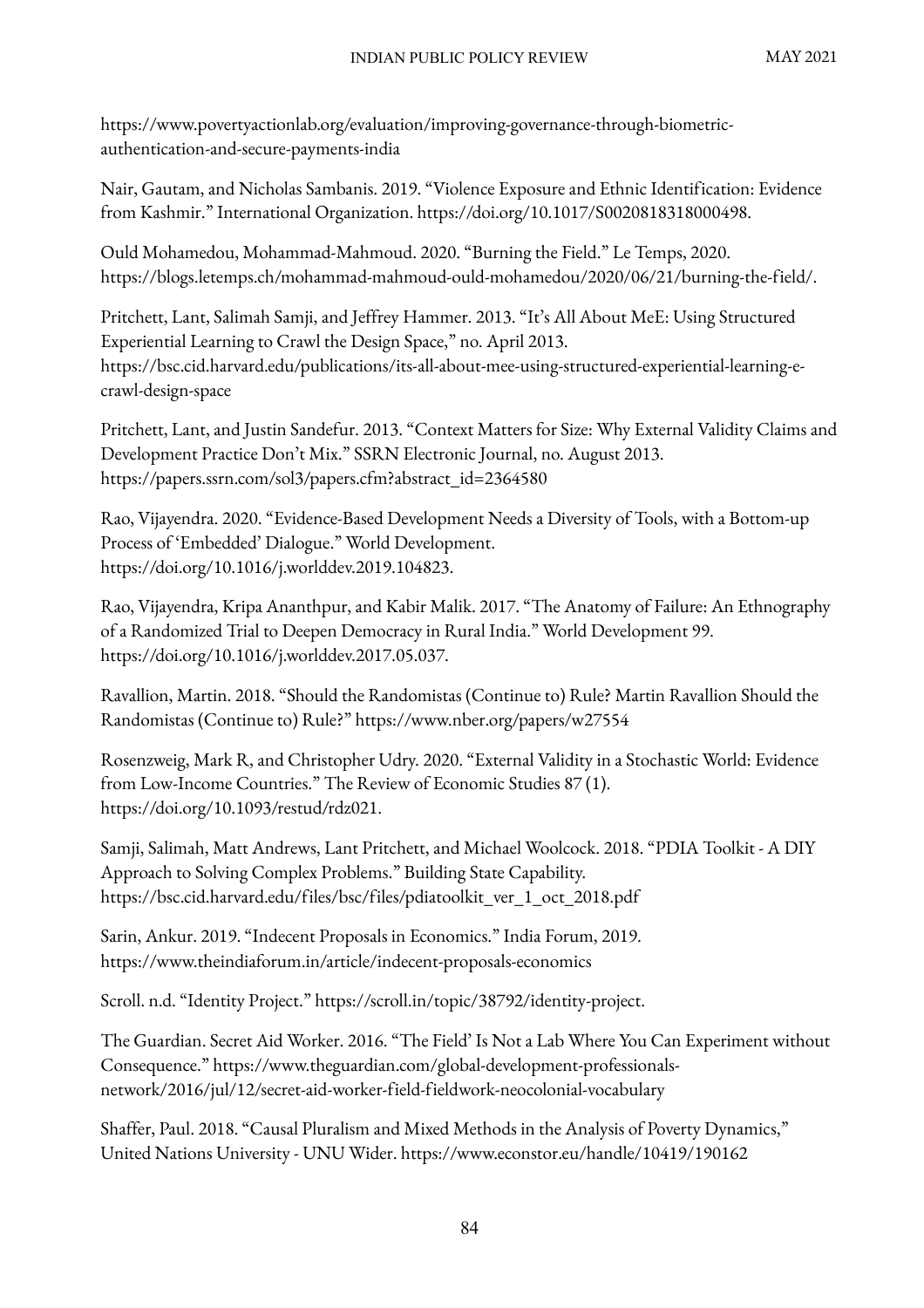Shah, Neil Buddy, Paul Wang, Andrew Fraker, and Daniel Gastfriend. 2015. "Evaluations with Impact Decision-Focused Impact Evaluation as a Practical Policymaking Tool." 3ie Working Paper 25. https://www.3ieimpact.org/evidence-hub/publications/working-papers/evaluations-impact-decisionfocused-impact-evaluation

Srinivasan, Sandhya. 2009. "Ethical Concerns in Clinical Trials in India". Centre for Studies in Ethics and Rights.

https://www.researchgate.net/publication/265071503\_Ethical\_concerns\_in\_clinical\_trials\_in\_India\_a n\_investigation

Stevano, Sara. 2020. "Small Development Questions Are Important, but They Require Big Answers." World Development. https://doi.org/10.1016/j.worlddev.2019.104826.

U.S. Department of Health and Human Services (HHS). 1978. "Belmont Report: Ethical Principles and Guidelines for the Protection of Human Subjects of Research." https://pubmed.ncbi.nlm.nih.gov/25951677/

Vivalt, Eva. 2019. "How Much Can We Generalize from Impact Evaluations ?" Working Paper, Australian National University. http://evavivalt.com/wp-content/uploads/How-Much-Can-We-Generalize.pdf

Vivalt, Eva. 2016. "How Much Can Impact Evaluations Inform Policy Decisions?" Australian National University. http://devpolicy.org/2017-Australasian-Aid-Conference/Presentations/Panel3d\_Vivalt.pdf

Young, Alwyn. 2016. "Channelling Fisher: Randomization Tests and the Statistical Insignificance of Seemingly Significant Experimental Results." Quarterly Journal of Economics.http://economics.mit.edu/files/11362

Yusuke Narita. 2019. "Experiment-as-Market - Incorporating Welfare into Randomized Controlled Trials." Human Capital and Economic Opportunity Global Working Group Working Papers.https://ideas.repec.org/p/hka/wpaper/2019-025.html

# **Notes**

<sup>1</sup> The author is grateful to Niranjan Rajadhyaksha and Vikram Sinha for their inputs and editorial oversight. The author would also like to thank Jean Drèze, Vijayendra Rao, Vaidehi Tandel, Chinmaya Kumar, Anirudh Tagat, Ashwin Nair, Ashwin MB, Tanvi Ravel Mehta, Abdul W. A. Mohammed and Anmol Somanchi, for their comments and suggestions. All errors remain the author's own.

<sup>&</sup>lt;sup>2</sup> Officially known as The Sveriges Riksbank Prize in Economic Sciences

<sup>3</sup> Source: https://www.povertyactionlab.org/evaluations accessed 03 March 2020

<sup>4</sup> See https://www.povertyactionlab.org/ethics

<sup>5</sup> However, by September 2018, a court ruling restored the state's ability to mandate Aadhaar for social programs including PDS.